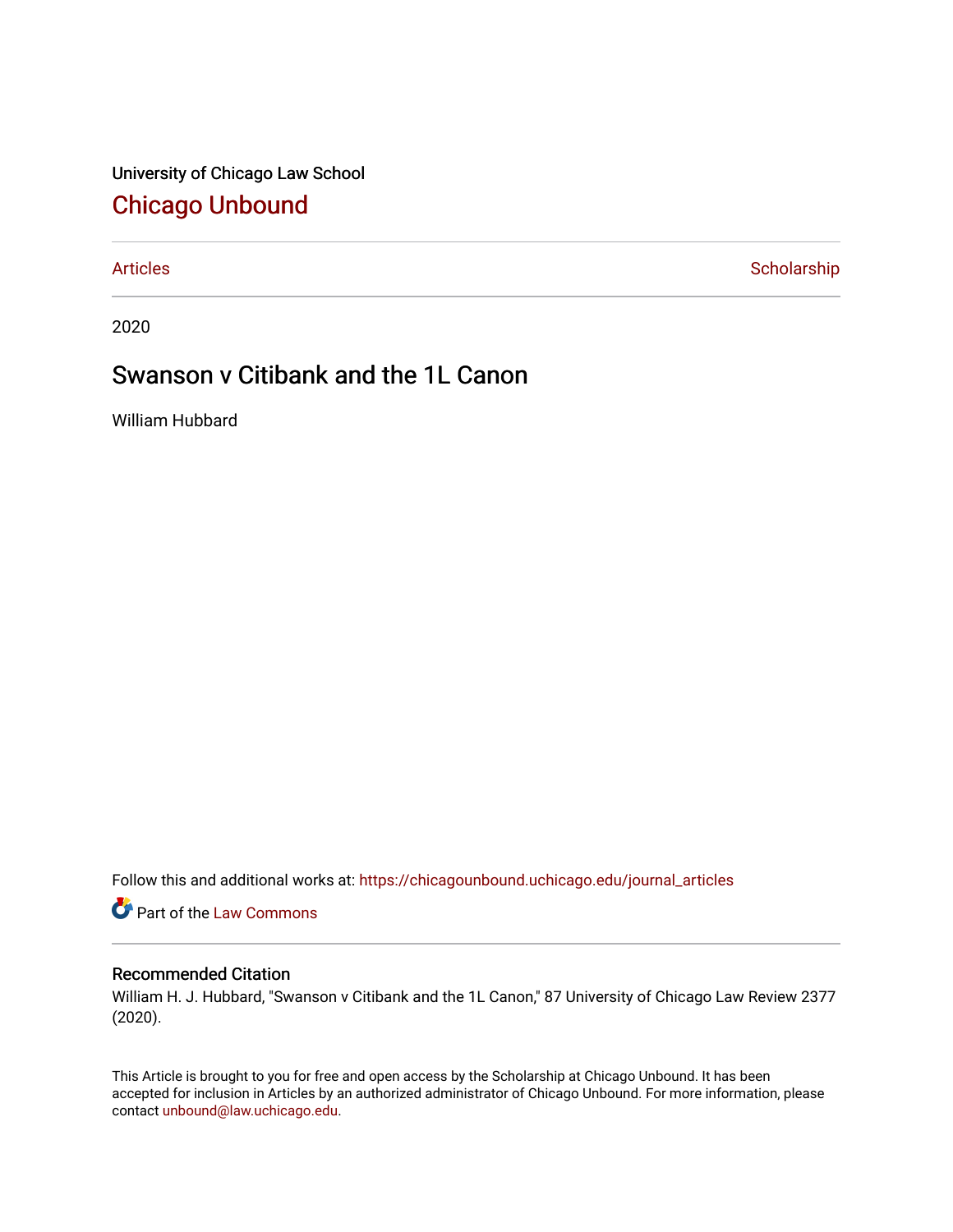## *Swanson v Citibank* **and the 1L Canon**

*William H.J. Hubbard*†

## INTRODUCTION

Part of what's special about teaching 1Ls is that 1L year initiates law students into the community of lawyers. This community not only shares a common set of professional commitments and qualifications. Thanks to their 1L courses, lawyers share familiarity with a pantheon of famous cases that have been taught for decades. These canonical cases connect the law school experiences of generations of lawyers.

Civil procedure has its share of these classics. Virtually every first-year law student learns the *Strawbridge* rule for federal diversity jurisdiction.<sup>1</sup> *International Shoe* is part of every 1L's vocabulary.<sup>2</sup> And no law student who learns it forgets the name *Erie Railroad Co v Tompkins*. <sup>3</sup> We insist on teaching *Hickman v Taylor*, <sup>4</sup> a gem of a case but much of which, at least strictly speaking, has been superseded by amendments to the Federal Rules of Civil Procedure.<sup>5</sup>

For 1Ls taking civil procedure in the past decade, no cases have loomed as large in their collective imagination as *Bell Atlantic Corp v Twombly*<sup>6</sup> and *Ashcroft v Iqbal*. <sup>7</sup> This pair of cases known (dis)affectionately by the portmanteau "*Twiqbal*"—established the doctrine of "plausibility pleading" for federal civil

- 3 304 US 64 (1938).
- 4 329 US 495 (1947).

<sup>†</sup> Professor of Law, The University of Chicago Law School. I thank Emily Buss and Tony Casey for their comments and insights. Sterling Coleman-Selby provided excellent research assistance.

<sup>1</sup> See generally *Strawbridge v Curtiss*, 7 US (3 Cranch) 267 (1806). Past cohorts of Judge Diane Wood's students learned the *Strawbridge* rule on the first day of class.

<sup>&</sup>lt;sup>2</sup> See generally *International Shoe Co v Washington*, 326 US 310 (1945).<br><sup>3</sup> 304 US 64 (1938)

<sup>5</sup> Every casebook I know (including my own) features *Hickman*. *Hickman* established work product protection in federal court, but work product protection is now defined by Federal Rule of Civil Procedure 26(b)(3). Rule 26(b)(3) was added in the 1970 amendments and largely codified *Hickman*, although it also resolved court splits on ambiguities in and questions left open by *Hickman*. See FRCP 26, Notes of the Advisory Committee on Rules–1970 Amendment, Note to Subdivision (b)(3).

 $\frac{6}{7}$  550 US 544 (2007).

<sup>556</sup> US 662 (2009).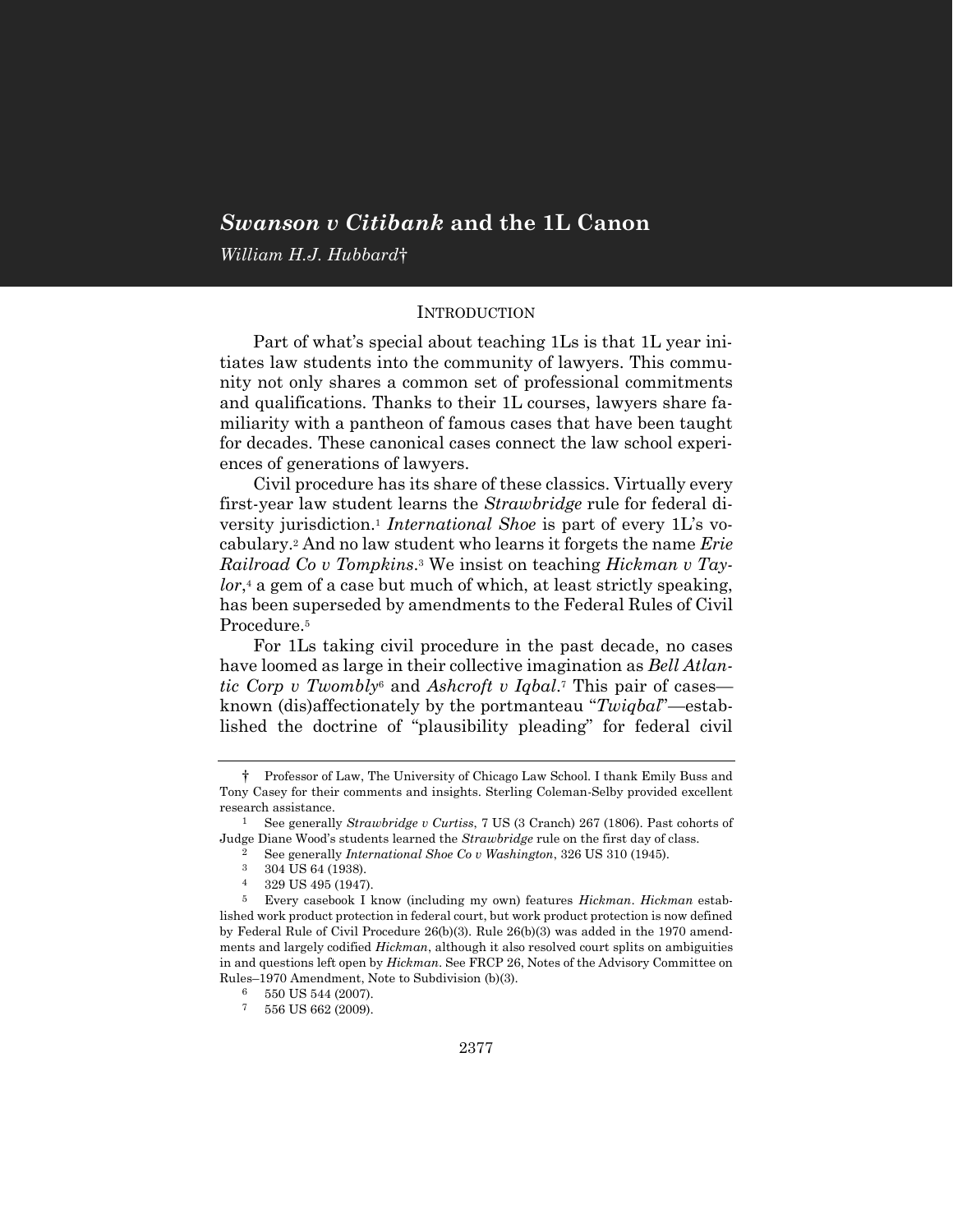actions. *Twombly* and *Iqbal* are broadly understood to have raised the bar for a complaint to survive a motion to dismiss in federal court. Plausibility pleading immediately became a staple of the case reporters and an essential topic in every 1L civil procedure course. Over the decade-plus since they came down, *Twombly* and *Iqbal* have been the subject of near-universal condemnation in the academy for their incomplete reasoning, lack of grounding in the federal rulemaking process, and anticipated devastating effect on plaintiffs facing motions to dismiss.

But what *Twombly* and *Iqbal* need is not denouncement but denouement. For 1Ls trying to understand the Rules and the workings of the US courts, *Twombly* and *Iqbal* are a poor prescription for progress. Their fuzzy reasoning leaves students perplexed at what, if anything, the legal rule actually is. And the gathering gloom they portend leaves students to speculate about lower courts in chaos.

Of course, if this really were the state of affairs in federal court, then civil procedure teachers would be duty bound to make these the lessons of *Twiqbal* for students. But this isn't the state of affairs—at least not where it matters most. The Supreme Court may be supreme, but the "inferior" courts are the business end of Article III. For every federal action decided by the Supreme Court, there are more than six thousand actions resolved in the lower federal courts,<sup>8</sup> and from an access-to-justice perspective, how cases are handled in these lower courts is what matters to the vast majority of plaintiffs, who lack the combination of resources and exceptional legal theories sufficient to reach the Supreme Court.<sup>9</sup> Plaintiffs, in other words, like Gloria Swanson.

Swanson, proceeding pro se, was the plaintiff in *Swanson v Citibank, N.A.* <sup>10</sup> She alleged that Citibank's denial of her

<sup>8</sup> Adam Feldman, *Final Stat Pack for October Term 2018* (SCOTUSblog, June 28, 2019), archived at https://perma.cc/PC6A-PHVW (counting sixty-one merits decisions by the Supreme Court in October Term 2018 that originated in federal court); Administrative Office of the US Courts, *U.S. District Courts – Judicial Business 2018*, archived at https://perma.cc/FAV9-SMXU (reporting 370,085 civil and criminal cases filed in the US district courts in 2018).

<sup>&</sup>lt;sup>9</sup> By their very nature, cases decided by the Supreme Court are atypical. It selects cases for unusually difficult issues, important fact patterns, or even particularly distinguished advocates. Professor Suja Thomas has labeled *Twombly* and *Iqbal* "oddball" cases, see generally Suja A. Thomas, *Oddball* Iqbal *and* Twombly *and Employment Discrimination*, 2011 U Ill L Rev 215, and there is no doubt that their enormous stakes and implications for national security and separation of powers, respectively, rendered them unrepresentative cases.

<sup>10</sup> 614 F3d 400 (7th Cir 2010).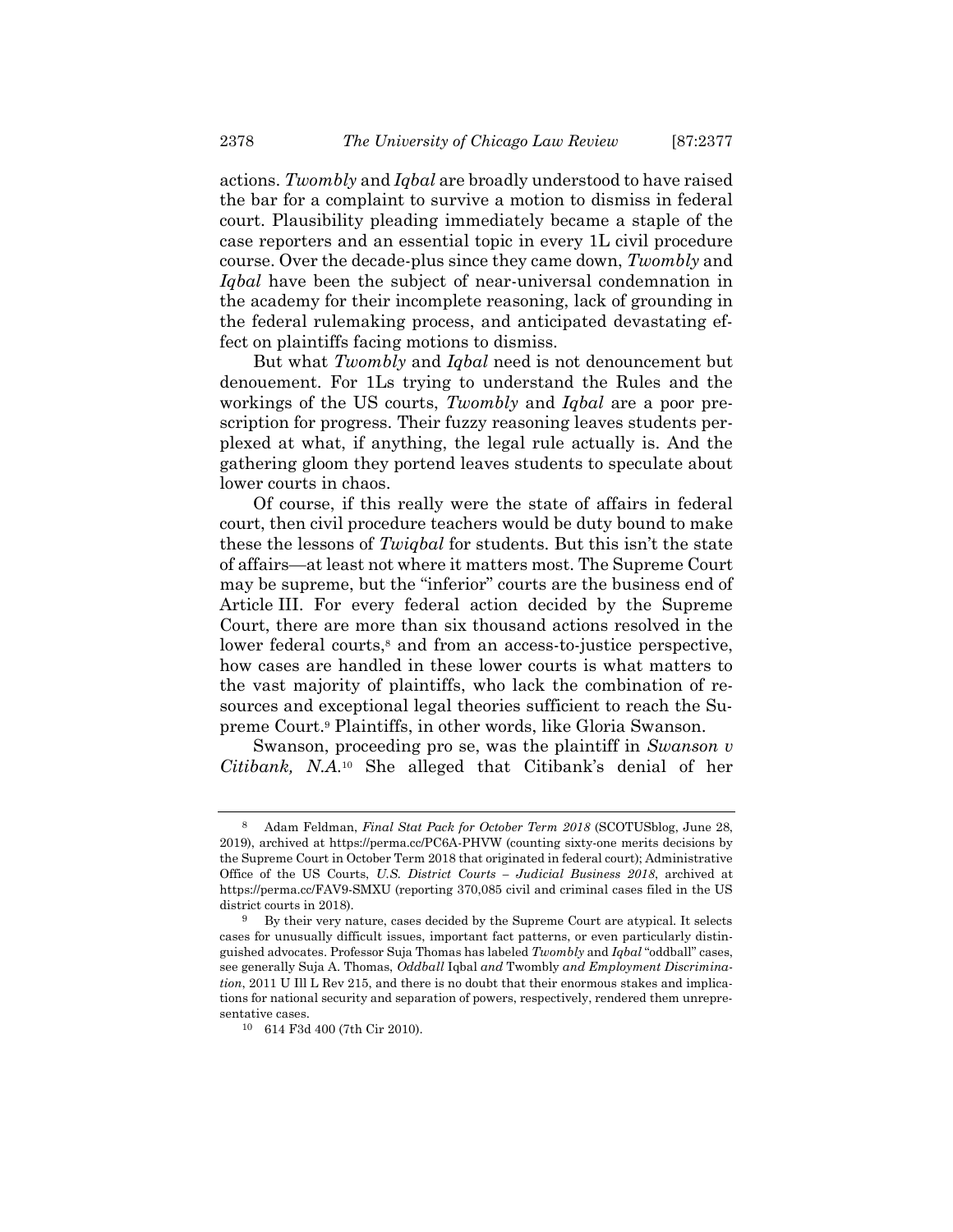application for a home equity loan was the product of race discrimination and sought damages under the Fair Housing Act (FHA). <sup>11</sup> The district court judge dismissed the complaint for failure to state a claim, but the Seventh Circuit, in an opinion by Judge Diane Wood, reversed. My claim in this Essay is that, at least for teachers of civil procedure, *Swanson* belongs in the canon of 1L civil procedure cases alongside *Twombly* and *Iqbal*.

Casebooks prioritize Supreme Court decisions for obvious reasons. But an excessive focus on the Supreme Court misses an important part of how our hierarchical court systems operate. For every climactic Supreme Court decision, there is long aftermath in which lower court judges do the dirty work of sorting through the often-nebulous directions from the Court and making the law happen for millions of plaintiffs and defendants.

*Swanson* exemplifies this. In a concise opinion, Judge Wood rationalizes the muddle of pronouncements in *Twombly* and *Iqbal* and grounds the doctrine in the text of Rule 8. *Swanson* does a better job teaching 1Ls pleading rules than *Twombly* or *Iqbal* and does so in a context closer to the kinds of cases most students will encounter as lawyers or judges. It shows that liberal pleading has life after *Twiqbal* and provides an opportunity for students to reflect on the extent to which, even in a hierarchical court system, the common law process of continuous but incremental change still operates.

And *Swanson* was a hard case. Judge Richard Posner dissented and argued that, in reversing the dismissal of the complaint, the majority misread *Twombly* and *Iqbal* and got the outcome wrong. *Swanson* gives students a simple—yet balanced case, perfect for debate and reflection. When I teach *Swanson*, students routinely split on the proper outcome. Perhaps Judge Posner is more faithful to the language of *Twombly* and *Iqbal*, but perhaps Judge Wood is more faithful to the terms and history of Rule 8.

In this Essay, I argue that *Swanson* is the rare case that belongs in the 1L canon. Part I briefly reviews the doctrine on federal civil pleading and introduces *Swanson*. I then show how *Swanson* can serve as the centerpiece of a discussion about

<sup>11</sup> 42 USC § 3605. Swanson also brought claims alleging common law fraud and violations of the Equal Credit Opportunity Act (ECOA), 15 USC § 1691(a)(1). The ECOA claims were dropped on appeal, see *Swanson*, 614 F3d at 405–06, and the Seventh Circuit affirmed the district court's dismissal of the fraud claims under Rule 9(b)'s heightened pleading standard, see id at 406–07.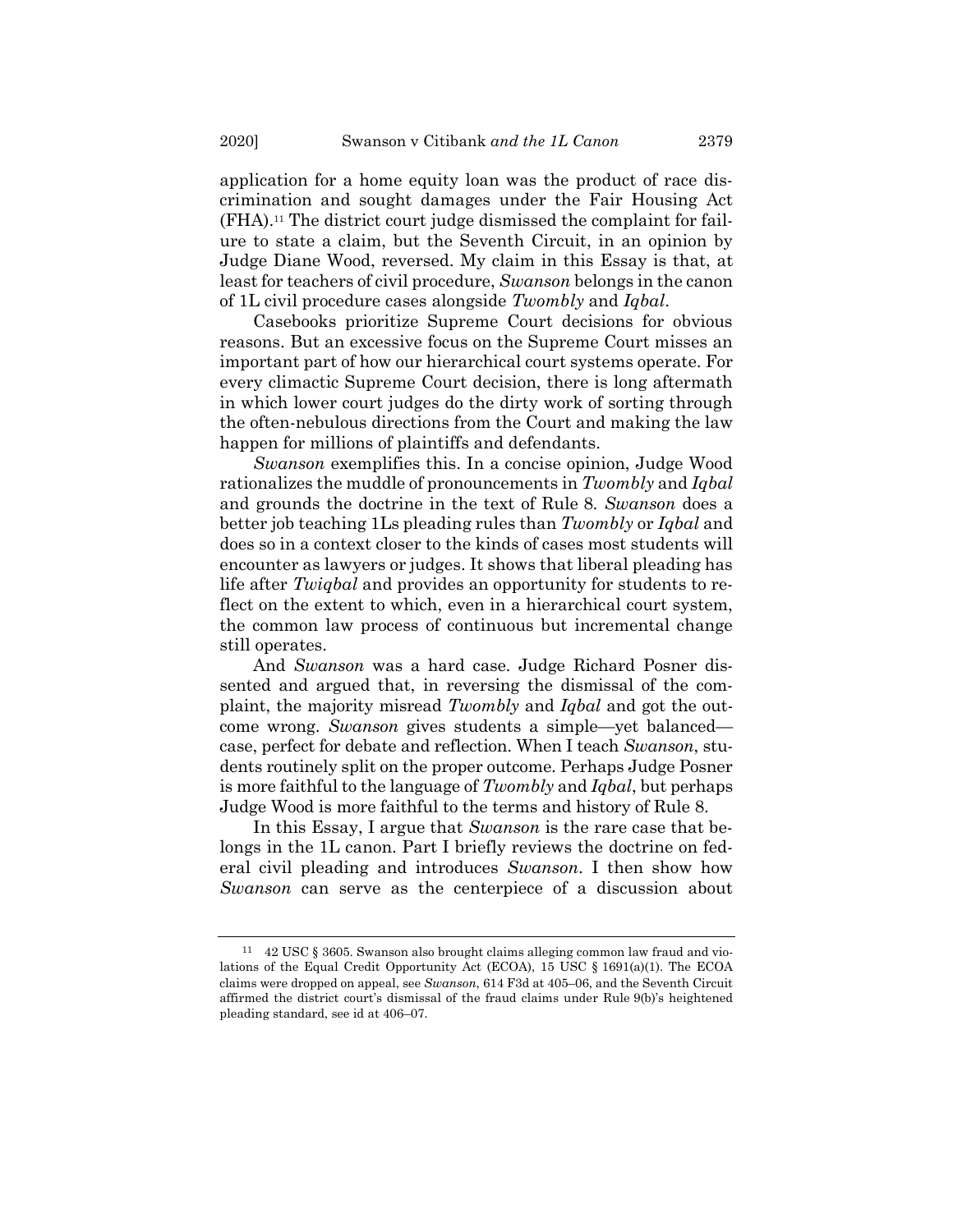pleading doctrine, judging, and legal change. Part II provides an epilogue to *Twombly* and *Iqbal*, showing that *Swanson* was right to say that the story of plausibility pleading is a story of continuity, not discontinuity, in doctrinal evolution. Part III presents my attempt at synthesizing current pleading doctrine, with a heavy dose of reliance on *Swanson*. Part IV concludes with thoughts on *Swanson*'s pedagogical value as a close case.<sup>12</sup>

#### I. PLAUSIBILITY PLEADING AND *SWANSON*

The basic regime for pleading in a federal civil action is familiar, and I will only briefly sketch it here. Federal Rule of Civil Procedure 8(a)(2) provides that, to avoid dismissal for failure to state a claim, a complaint "must contain . . . a short and plain statement of the claim showing that the pleader is entitled to relief."<sup>13</sup> In the seminal Supreme Court case, *Conley v Gibson*, <sup>14</sup> the Court made clear that the gatekeeping function of federal judges was limited: "notice pleading" requires only that the complaint "give the defendant fair notice of what the plaintiff's claim is and the grounds upon which it rests."<sup>15</sup>

Fifty years later, *Twombly* ushered in a new era in federal pleading, with the Court emphasizing that a complaint must allege "enough facts to state a claim to relief that is plausible on its face."<sup>16</sup> Two years later, in *Iqbal*, the Court reiterated that "only a complaint that states a plausible claim for relief survives a motion to dismiss."<sup>17</sup> While *Twombly* did not claim to introduce a new approach to pleading, but rather to clarify the meaning of Rule  $8(a)(2)$ , these cases came as a shock to the bar and legal academy alike. Scholars saw a revolution underway and decried "plausibility pleading" as a "radical departure from prior practice."<sup>18</sup> *Twombly*, *Iqbal*, and plausibility pleading have been intensely controversial ever since.<sup>19</sup>

<sup>12</sup> Although this Essay extracts three main ideas from *Swanson*, there are plenty more. This is part of what makes *Swanson* so useful for teaching. Judge Wood's opinion also tees up discussions of discovery costs, asymmetric information in litigation, and the appropriateness of the formal rulemaking process when changing pleading standards.

<span id="page-4-0"></span><sup>13</sup> FRCP 8(a)(2).

<sup>14</sup> 355 US 41 (1957).

<sup>15</sup> Id at 47 (quotation marks omitted).

<sup>16</sup> *Twombly*, 550 US at 570.

<sup>17</sup> *Iqbal*, 556 US at 679.

<sup>18</sup> Arthur R. Miller, *From* Conley *to* Twombly *to* Iqbal*: A Double Play on the Federal Rules of Civil Procedure*, 60 Duke L J 1, 22, 28 (2010).

<sup>19</sup> The literature spawned by *Twombly* and *Iqbal* is too vast to cite. For an early survey, see Adam N. Steinman, *The Pleading Problem*, 62 Stan L Rev 1293, 1305 (2010). I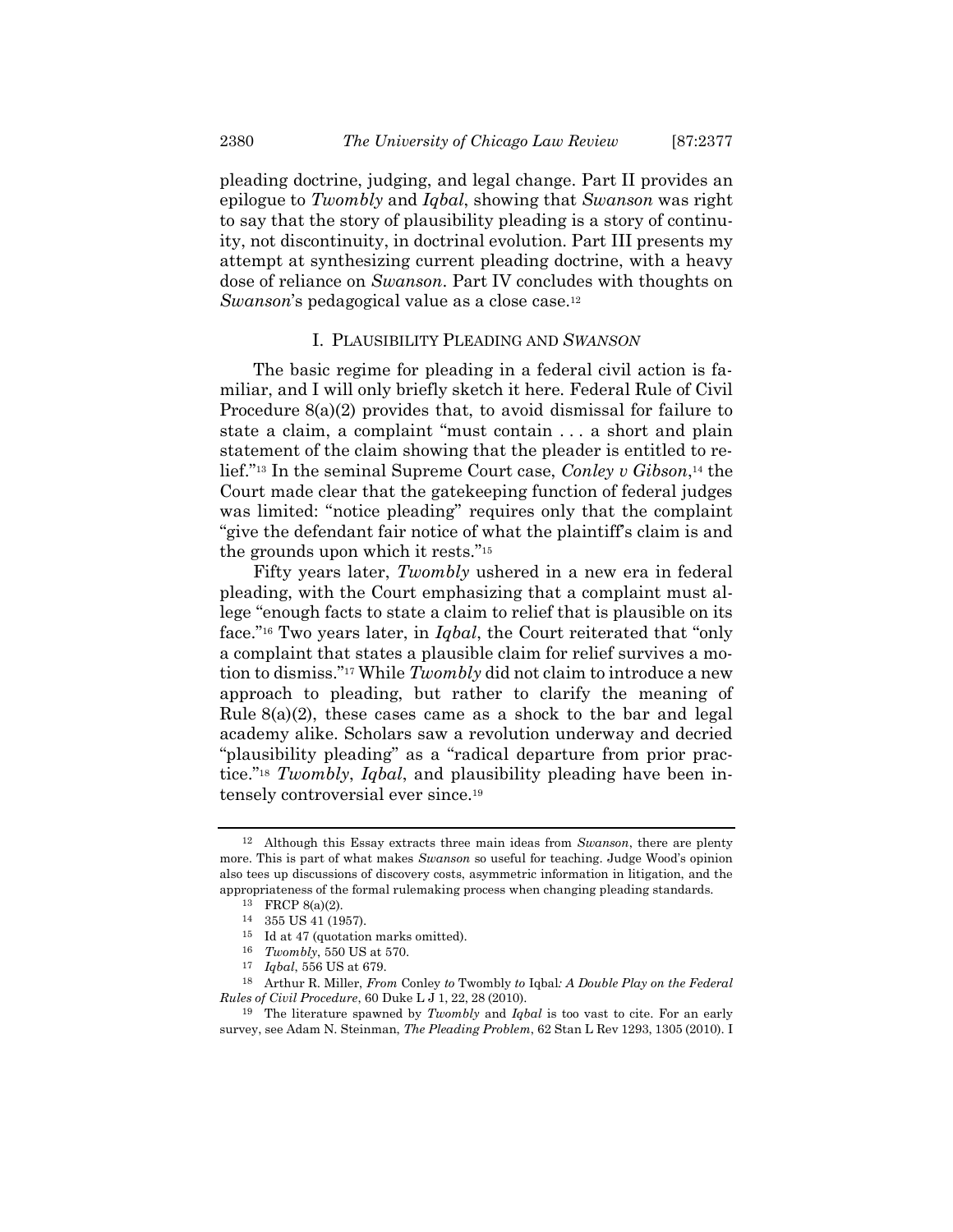Notwithstanding the enduring controversy over *Twombly* and *Iqbal* and uncertainty about what makes a claim "plausible," the Supreme Court had spoken. It fell to the lower federal courts to make sense of these new precedents. In the years since *Iqbal*, the lower federal courts have heard hundreds of thousands of motions to dismiss and appeals from rulings on motions to dismiss. One such appeal was *Swanson v Citibank*.

\* \* \*

*Swanson* was a simple case. Gloria Swanson, an African American woman proceeding pro se, sued Citibank and Citibank's house appraisers for discrimination on the basis of race.<sup>20</sup> Swanson had sought a home equity loan from Citibank in February 2009.<sup>21</sup> Citibank conditionally approved her application, but her house was appraised for a lower amount (\$170,000) than Swanson had estimated in her loan application (\$270,000), and Citibank rejected the application.<sup>22</sup> In her complaint, she pointed to facts from which she inferred racial discrimination: Her initial request to apply was turned away by a Citibank employee named Skertich, who said her husband had to be present—something Swanson suspected "was a ploy to discourage loan applications from African-Americans."<sup>23</sup> When she later completed the application process with Skertich, "Skertich pointed to a photograph on his desk and commented that his wife and son were part African-American."<sup>24</sup> After being rejected by Citibank, Swanson obtained an appraisal, which valued her home at \$240,000.<sup>25</sup>

The central claim was for violation of the FHA, which among other things prohibits racial discrimination in the provision or use of appraisals.<sup>26</sup> Eventually, the district court dismissed

23 Id.

discuss the literature somewhat in William H.J. Hubbard, *A Fresh Look at Plausibility Pleading*, 83 U Chi L Rev 693, 694–97 (2016). For an example of more recent work on more subtle doctrinal implications of *Twombly* and *Iqbal*, see generally A. Benjamin Spencer, *Pleading Conditions of the Mind Under Rule 9(b): Repairing the Damage Wrought by* Iqbal, 41 Cardozo L Rev 1015 (2020) (arguing that *Iqbal*'s interpretation of Rule 9(b) ran counter to the rule's text and original purpose, and has harmed litigants by accelerating case dismissals).

<sup>20</sup> *Swanson*, 614 F3d at 402.

<sup>21</sup> Id.

<sup>22</sup> Id.

<sup>24</sup> *Swanson*, 614 F3d at 402–03.

<sup>25</sup> Id.

<sup>26</sup> 42 USC § 3605.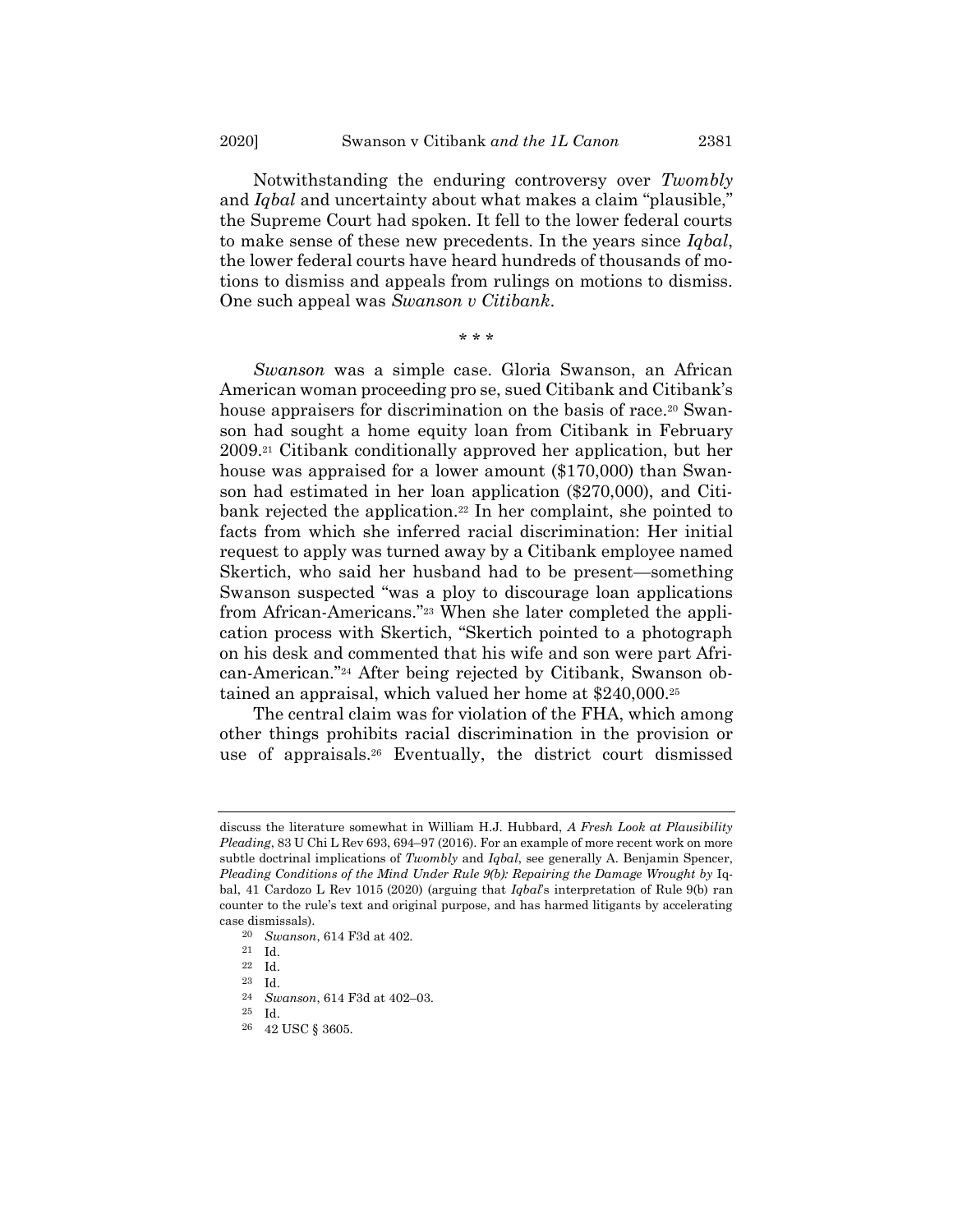Swanson's amended complaint for failure to state a claim under Rule 12(b)(6).<sup>27</sup> Swanson appealed.

In the Seventh Circuit, she drew a unique panel of jurists: then–Chief Judge Frank Easterbrook, Judge Posner, and Judge Wood, all of whom were faculty at the University of Chicago Law School. On July 30, 2010, the court reversed the dismissal of Swanson's FHA claims.<sup>28</sup> Judge Wood authored the decision, which Chief Judge Easterbrook joined.

It was barely a year since *Iqbal*. Judge Wood's opinion began by noting that *Twombly* "disapproved" of *Conley*, but that courts "are still struggling" with the question of "how much higher the Supreme Court meant to set the bar."<sup>29</sup> The court then took the opportunity to expound on pleading generally. For now, I skip reciting the ensuing discussion of pleading standards, as I will quote heavily from it in the remainder of this Essay. Returning to the complaint before it, the court concluded:

<span id="page-6-0"></span>Swanson's complaint identifies the type of discrimination that she thinks occurs (racial), by whom (Citibank, through Skertich, the manager, and the outside appraisers it used), and when (in connection with her effort in early 2009 to obtain a home-equity loan). This is all that she needed to put in the complaint.<sup>30</sup>

<span id="page-6-1"></span>Judge Posner dissented from the reversal of the FHA claims. He argued that it was not "plausible" that racial discrimination, rather than a merely mistaken appraisal, was the reason why Citibank denied the loan application.<sup>31</sup> Further, "[e]ven before *Twombly* and *Iqbal*, complaints were dismissed when they alleged facts that refuted the plaintiffs' claims."<sup>32</sup> His argument was that Swanson had pleaded herself out of a claim. Her application was based on her house being worth \$270,000, Posner noted, but her "house had been appraised at \$260,000 in 2004, and the complaint alleges that home values had fallen by 'only' 16 to 20 percent since," meaning that her house was worth less than

<sup>27</sup> *Swanson*, 614 F3d at 403.

<sup>28</sup> Id at 407.

<sup>29</sup> Id at 403.

<sup>30</sup> Id at 405.

<sup>31</sup> *Swanson*, 614 F3d at 408 (Posner dissenting).

<sup>32</sup> Id (citing pre-*Twiqbal* cases). See also id ("This case is even stronger for dismissal because it lacks the competitive situation—man and woman, or white and black, vying for the same job and the man, or the white, getting it. We had emphasized this distinction, long before *Twombly* and *Iqbal*.").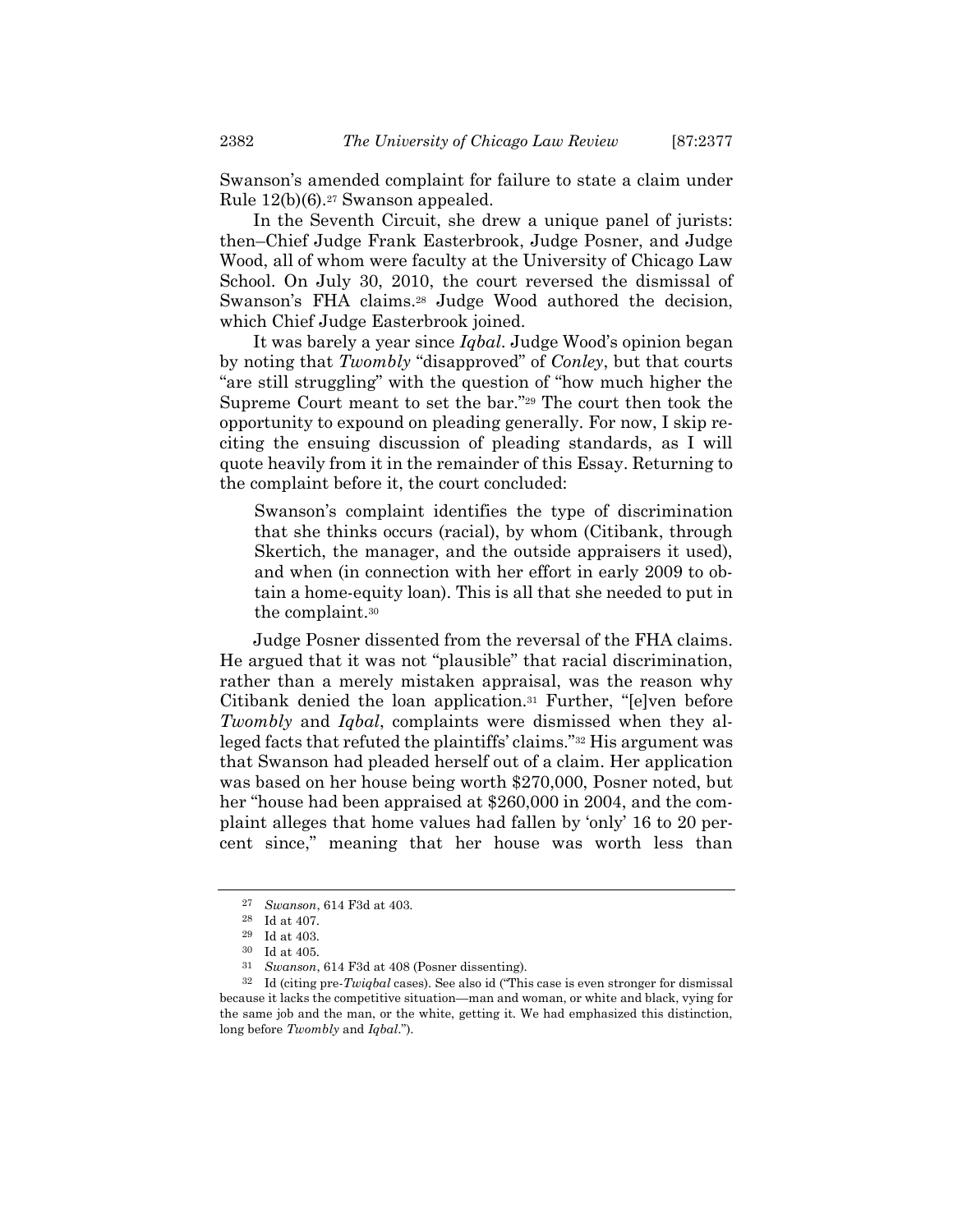<span id="page-7-0"></span>\$220,000.<sup>33</sup> In other words, according to her own allegations, Swanson had far less equity in her house than her application claimed—making her request for a \$50,000 home equity loan a dead letter.

With Swanson's FHA claims revived, the case returned to the district court for further proceedings. After eighteen months of discovery, and with a motion for summary judgment by the defendant pending, the parties reached a settlement. Pursuant to the settlement, the case was dismissed with prejudice on March 12, 2012.<sup>34</sup>

\* \* \*

In the decade since the Seventh Circuit's decision, *Swanson* has been cited over 1,300 times in judicial opinions.<sup>35</sup> It has been cited hundreds of times in secondary sources.<sup>36</sup> And some civil procedure casebook authors have taken notice. Casebooks give *Swanson* varying amounts of attention, from a full-blown case edit to a mere citation to no mention at all.<sup>37</sup>

## II. LIFE AFTER *TWIQBAL*

With *Twombly*, *Iqbal*, and *Swanson* in the books, we can ask, in a very preliminary way, what legacy they have. *Twombly* and *Iqbal* were surprising cases that triggered concerns that they would lead the federal courts to ramp up the dismissal of civil actions. *Swanson*, in contrast, prompts no sense of alarm. It suggests that the story of doctrinal change after *Twiqbal* is one of continuity rather than revolution.

<sup>33</sup> Id at 409.

<sup>34</sup> Notification of Docket Entry, *Swanson v Citibank*, No 1:09–cv–02344, \*1 (ND Ill filed Mar 12, 2012).

<sup>35</sup> According to Westlaw, *Swanson* was cited in cases 1,393 times as of October 19, 2020, and 99.4 percent of the citations were positive. Westlaw search, citing references of *Swanson*, Oct 2020 (over 98 percent of its out-of-circuit citations are positive).

<sup>36</sup> According to Westlaw, *Swanson* was cited in secondary sources 328 times as of October 19, 2020. Westlaw search, citing references of *Swanson*, Oct 2020.

<sup>37</sup> See, for example, Barbara Allen Babcock, Toni M. Massaro, and Norman W. Spaulding, *Civil Procedure: Cases and Problems* 361–69 (Wolters Kluwer 6th ed 2017) (full case edit); Jack H. Friedenthal, Arthur R. Miller, John E. Sexton, and Helen Hershkoff, *Civil Procedure: Cases and Materials* 592–93 (West 11th ed 2013) (note case); A. Benjamin Spencer, *Civil Procedure: A Contemporary Approach* 481 (West 5th ed 2018) (cited). See also generally Stephen C. Yeazell and Joanna C. Schwartz, *Civil Procedure* (Aspen 10th ed 2019) (absent). Perhaps needless to say, I give *Swanson* a full case edit. William H.J. Hubbard, *Civil Procedure* (Foundation forthcoming).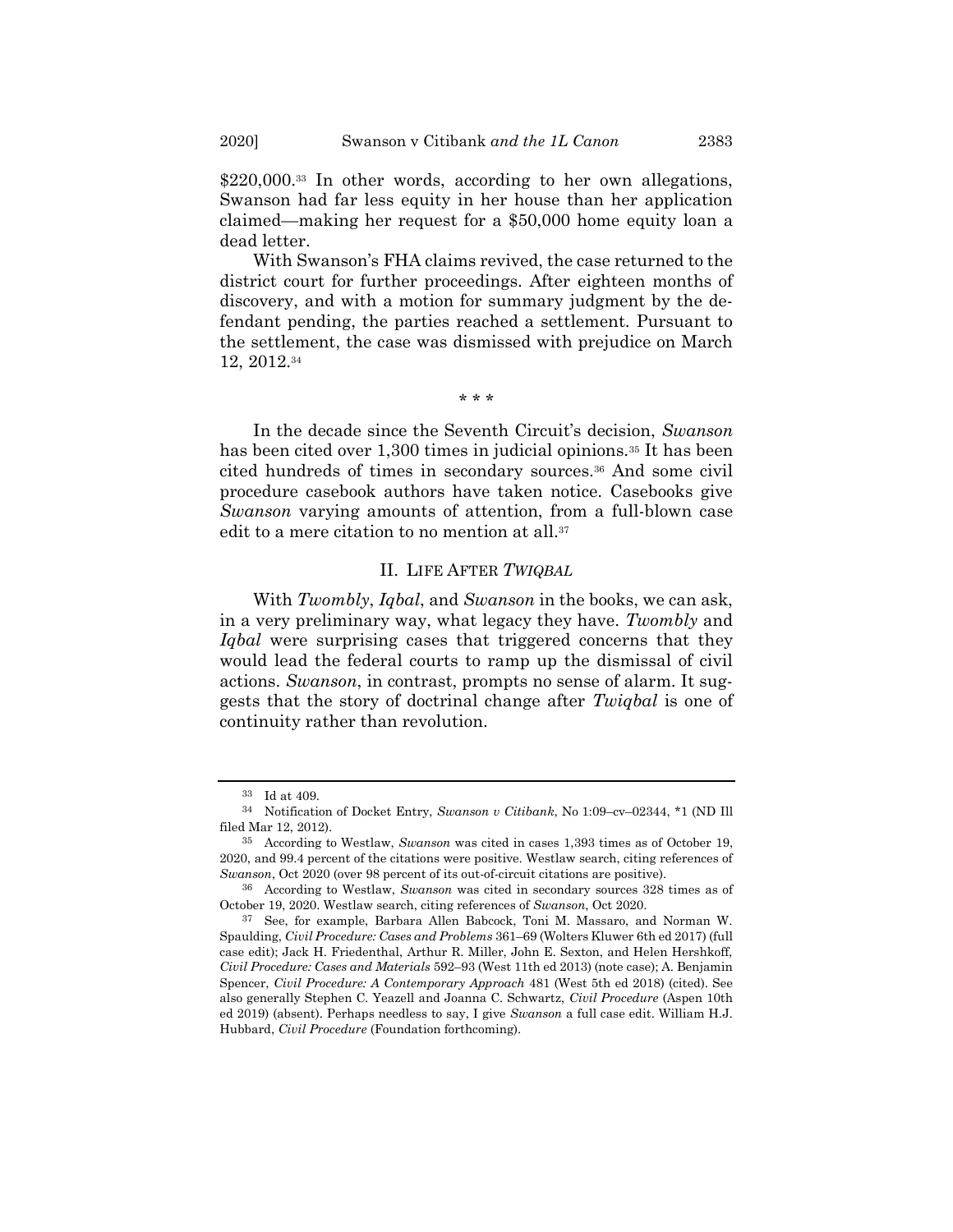It is now a decade since *Swanson*, and we have the benefit of years of empirical work seeking to measure the impact of *Twombly* and *Iqbal* on cases in federal court. The data indicate subtle rather than dramatic change. *Twombly* and *Iqbal* led to a greater frequency in the filing of motions to dismiss and the amendment of complaints, but neither *Twombly* nor *Iqbal* precipitated meaningful changes in dismissals with prejudice, settlement patterns, or filing rates.<sup>38</sup> There is some evidence, though, of a small but statistically significant effect on dismissal rates for complaints by pro se plaintiffs.<sup>39</sup>

In other words, *Swanson* better reflects the on-the-ground legal reality than *Twombly* or *Iqbal*. This may seem surprising, given that *Twombly* and *Iqbal* are Supreme Court cases and the law of the land, while *Swanson* is merely one instance of a lower court interpreting the high court's rulings. But by the same token, *Swanson* better captures the pulse of the federal courts. It was decided by judges who must decide every case that comes to them, and who see cases involving parties and circumstances far more typical than blockbusters like *Twombly* and *Iqbal*. Indeed, in a recent article, Professor Adam Steinman identifies and explains this dynamic,<sup>40</sup> and unsurprisingly, Judge Wood appears prominently in his discussion of the federal courts' response to *Twombly* and *Iqbal*. Importantly, he shows that Judge Wood is hardly alone among judges in seeing continuity, not discontinuity, in the law.<sup>41</sup>

*Swanson* also invites us to consider how legal change reflects something more like common law evolution rather than hierarchical command-and-control. Professor Edward Cooper made this point back in 2012:

It would be easy to emerge from studying the *Twombly* opinion uncertain, or even bewildered, as to what is intended. . . . But it is the Court's own uncertainty. Hoping that something might be done through initial evaluations at the pleading stage to advance the Rule 1 goals of "just, speedy, and inexpensive determination," the Court does not know just what that something might be. Rather than attempt a firm answer, it has invited the lower courts to carry on, more openly and

<sup>38</sup> See generally William H.J. Hubbard, *The Effects of* Twombly *and* Iqbal, 14 J Empirical Legal Stud 474 (2017).

<sup>39</sup> Id at 498–99, tbl 9.

<sup>40</sup> See generally Adam N. Steinman, *Notice Pleading in Exile*, 41 Cardozo L Rev 1057 (2020).

<sup>41</sup> Id at 1065–67.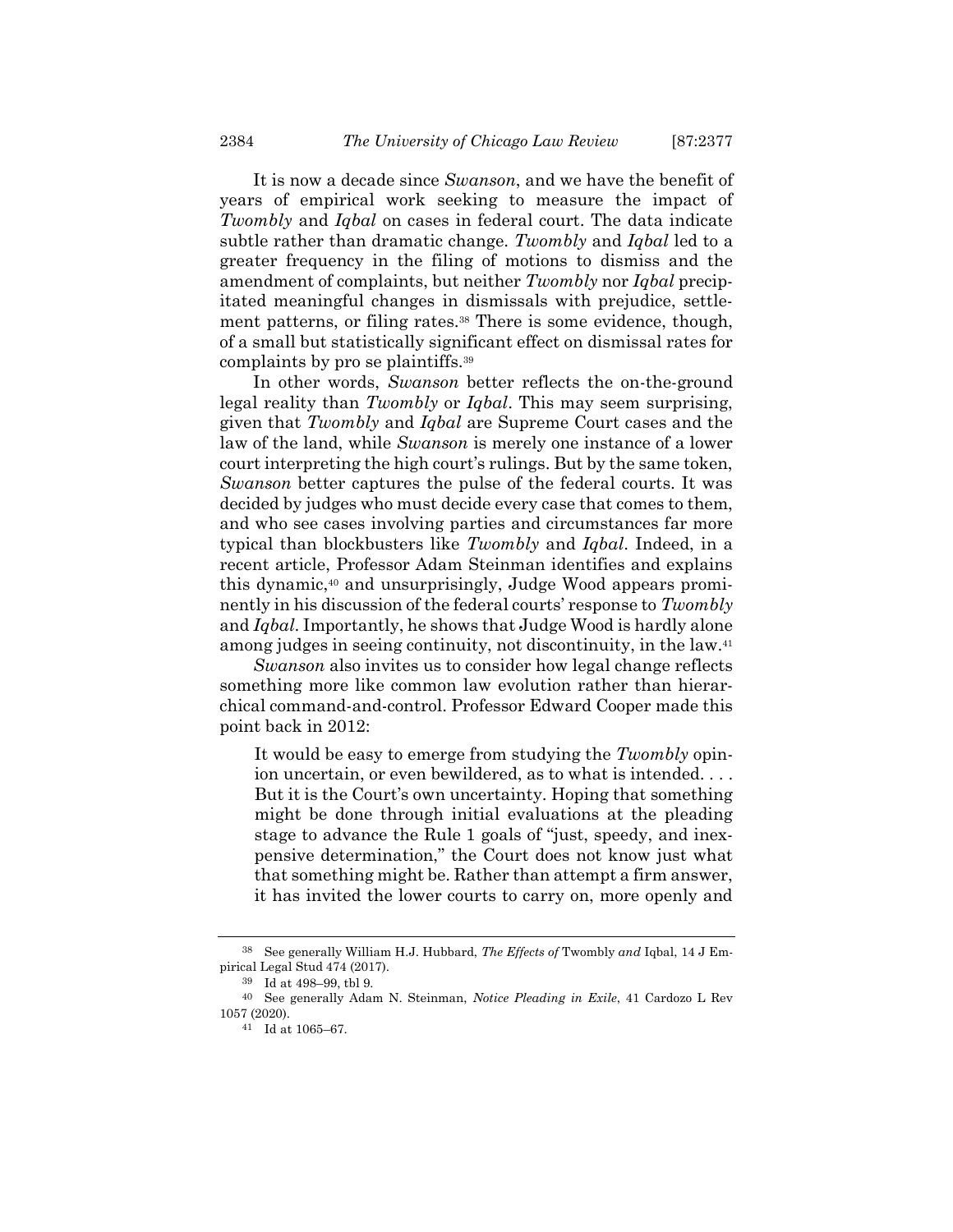more freely than in the past, a common-law process of developing pleading standards.<sup>42</sup>

This is essentially the view of *Twombly* and *Iqbal* that Judge Wood took even earlier in *Swanson*. Rather than overturning the system of notice pleading, Judge Wood argued, *Twombly* and *Iqbal* were an invitation to clarify and refine three elements of pleading doctrine:

The Court was not engaged in a *sub rosa* campaign to reinstate the old fact-pleading system. . . . Instead, the Court has called for more careful attention to be given to several key questions: [1] what, exactly, does it take to give the opposing party "fair notice"; [2] how much detail realistically can be given, and should be given, about the nature and basis or grounds of the claim; and [3] in what way is the pleader expected to signal the type of litigation that is being put before the court?<sup>43</sup>

It's a brilliant work of rhetorical craftmanship: By its literal terms, this passage defends the Supreme Court against those who would accuse it of stealthily undermining the Rules. Yet in the same breath, does Judge Wood sap *Twombly* and *Iqbal* of their force? According to Judge Wood, *Twombly* and *Iqbal* do not mark a revolution in pleading—they merely open a conversation with lower courts about pleading standards. In reading this passage, one might ask: Has Marc Antony come to praise Caesar, or to bury him?

I think it was neither: *Swanson* was not defiance—nor was it compliance. Indeed, it could not have been either one. The opinions in *Twombly* and *Iqbal* are a muddle. They say things that, taken literally, are either unhelpful or nonsensical.<sup>44</sup> Thus, the lower courts had no choice but to try to make sense of them and to provide their own answers to questions left unanswered. It is in this light that we can best understand Judge Wood's reframing of *Twombly* and *Iqbal* as part of a dialogue. The opinion defends but also gently corrects the Supreme Court, in the spirit of one who politely redirects the conversation when a friend says something that doesn't quite make sense.

<sup>42</sup> Edward H. Cooper, *King Arthur Confronts* TwIqy *Pleading*, 90 Or L Rev 955, 966 (2012), quoting FRCP 1.

<sup>43</sup> *Swanson*, 614 F3d at 404, citing Charles A. Wright and Arthur R. Miller, 5 *Federal Practice and Procedure* § 1215 at 165–73 (3d ed 2004) (introducing "basis or grounds" phrasing).

<sup>44</sup> See notes [59](#page-15-0)–[64](#page-15-1) and accompanying text.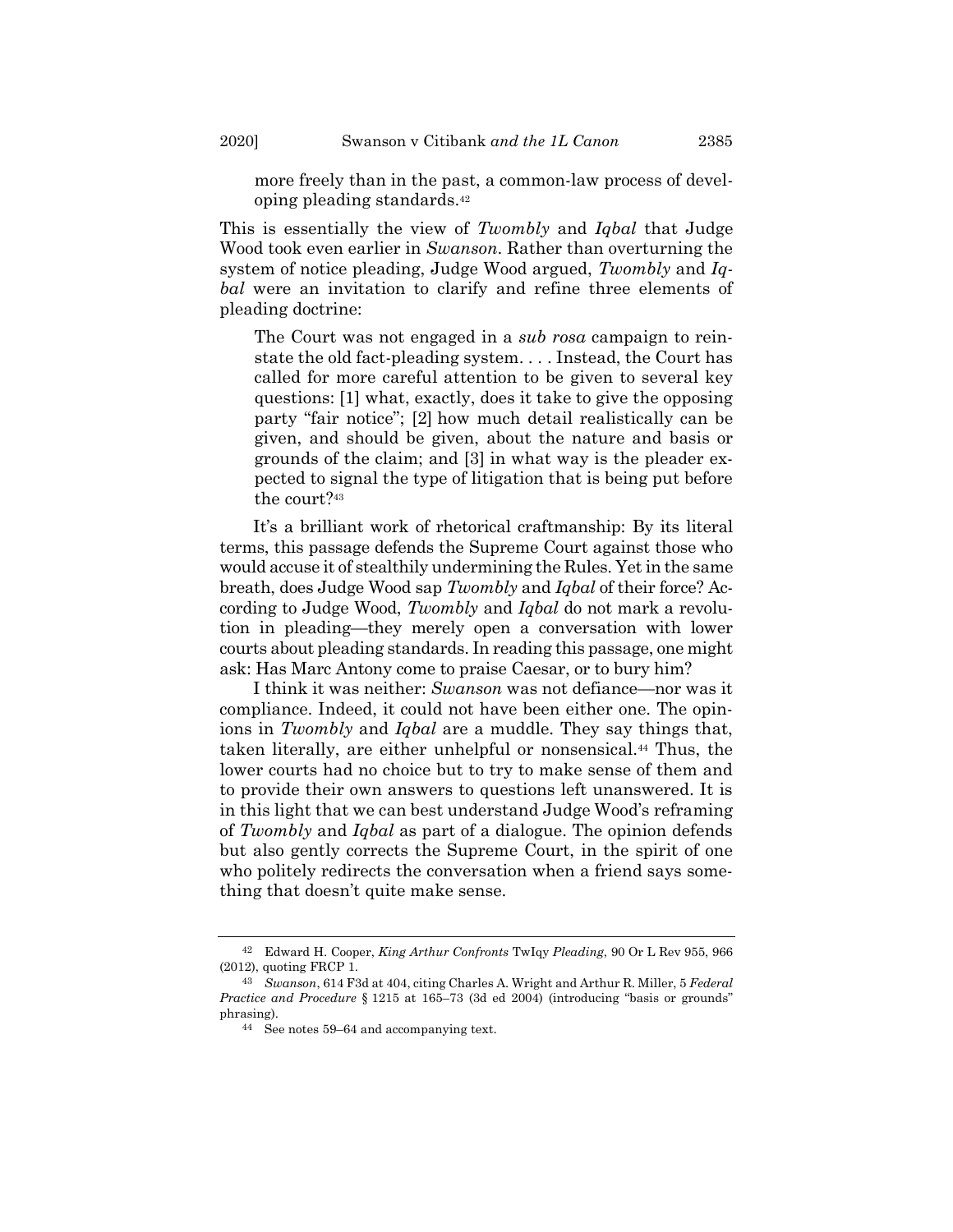In the next Part, I show how the three questions Judge Wood extracts from *Twombly* and *Iqbal* provide a framework for organizing the doctrine on pleading. These three questions (albeit in different order) frame a three-step inquiry that, in my view, represents the simplest way to understand the requirements for pleading under Rule 8(a)(2). This framework applies equally to pleading doctrine before *Twombly* and after *Iqbal*, showing that those cases do not mark a new pleading regime, although of course they do mark an important doctrinal shift—an effort by the Supreme Court to intensify courts' attention on one step of the pleading process. For students, *Swanson* thus sets the stage for a discussion on pleading doctrine that offers some glint of clarity after the opacity of *Twombly* and *Iqbal*.

## III. PLEADING IN THREE STEPS

The attention showered on *Conley*, *Twombly*, and *Iqbal* tends to obscure the fact that pleading in a federal civil action is governed by the Federal Rules of Civil Procedure. Here, *Swanson* rides to the rescue. Judge Wood reminds us, "Critically, in none of [its] recent decisions . . . did the Court cast any doubt on the validity of Rule 8 of the Federal Rules of Civil Procedure. To the contrary: at all times it has said that it is interpreting Rule 8, not tossing it out the window."<sup>45</sup>

*Swanson* invites us to do what the Supreme Court hasn't ever quite done—sort out the doctrine to clarify both how to plead under Rule 8(a)(2) and where the hard doctrinal questions lie. In this Part, I take a small stab at this. I call it "pleading in three steps." My goal is not a novel theory of pleading, but a framework for making sense of pleading doctrine and practice, with a debt to prior scholarship and special reliance on *Swanson* as a leading example.<sup>46</sup>

The analysis begins with Rule 8(a)(2), which requires that a complaint provide "a short and plain statement of the claim showing that the pleader is entitled to relief."<sup>47</sup> This phrase can be parsed into three requirements: (1) there must be "a short and plain statement"; (2) the statement must be a statement "of the claim"; and (3) the statement must "show[ ] that the pleader is

<sup>45</sup> *Swanson*, 614 F3d at 409.

<sup>46</sup> My approach is descriptive and doctrinal. I avoid important normative questions about whether and how pleading should be more generous, or less generous, to plaintiffs.

<sup>47</sup> FRCP 8(a)(2).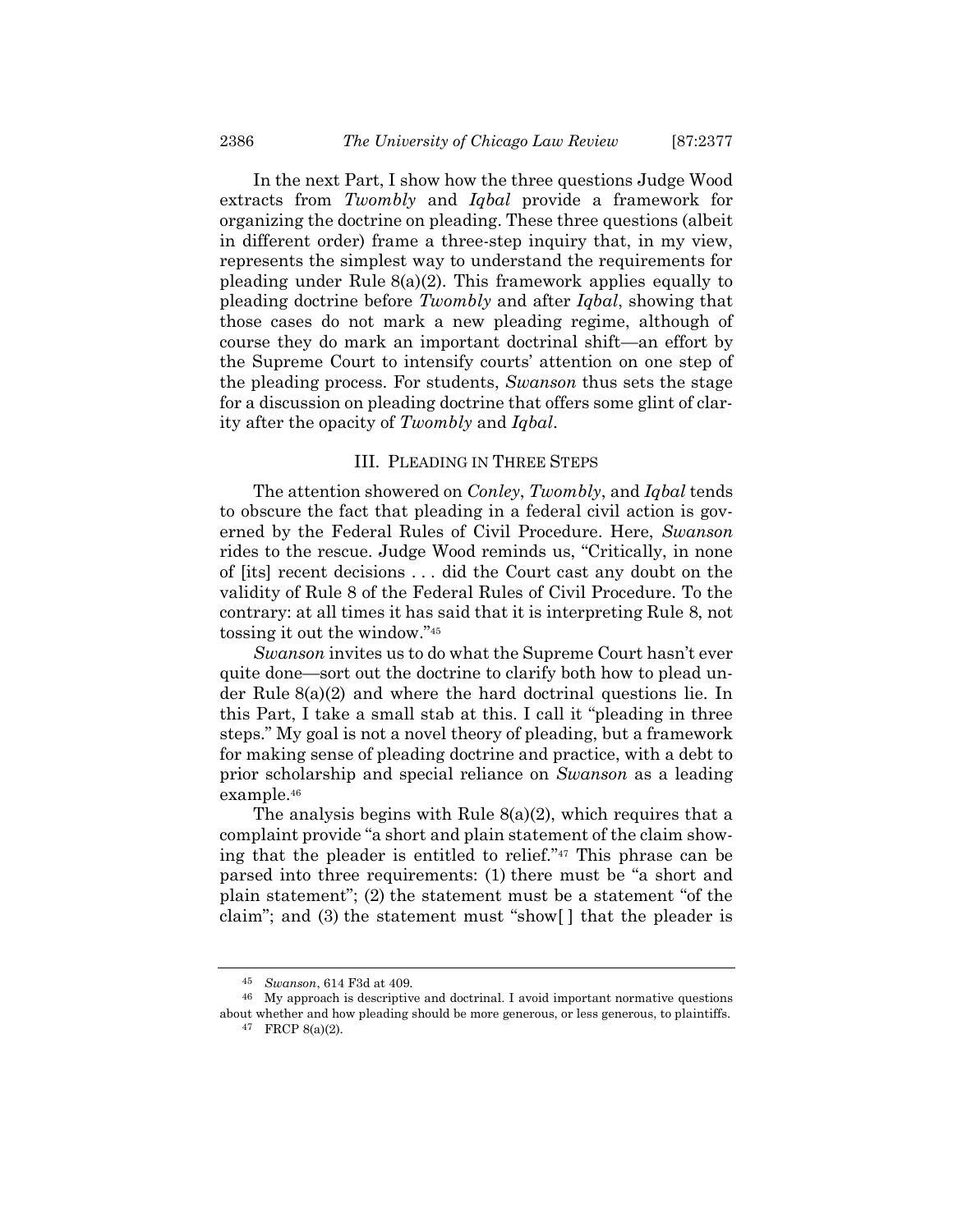entitled to relief." These three requirements provide a textual grounding for a three-step approach to pleading under Rule 8(a)(2). This three-step approach incorporates the lessons of *Conley*, *Twombly*, *Iqbal*, and (especially) *Swanson*, while (admittedly) leaving open important and contestable questions about the precise contours of plausibility pleading. I call the three steps the "story," the "claim," and the "basis":

*The Story*. The plaintiff tells her story—"a short and plain statement" that describes what happened.

*The Claim.* The plaintiff's statement is "of a claim"—there exists some law that provides relief for the plaintiff's injury.

*The Basis*. The plaintiff's story provides a basis for bringing the claim—some "showing that the pleader is entitled to relief."

These concepts should seem familiar. They are all based on existing doctrine and academic commentary and correspond roughly to what others have called "factual sufficiency" (under notice pleading), "legal sufficiency," and "plausibility," respectively.

## A. The Story

Step 1 is for the plaintiff to tell her story. The complaint must answer the question, "What happened?" The story is a summary of the events during which the defendant interacted with the plaintiff, and the plaintiff ended up injured in some way.

This is the essence of notice pleading, and nothing about the requirement of a "story" has changed since before *Conley* or after *Twombly* and *Iqbal*. The defendant must have notice of the actions and events for which the plaintiff seeks to hold the defendant liable. *Swanson* asked, "[W]hat, exactly, does it take to give the opposing party 'fair notice'"? <sup>48</sup> As *Swanson* exemplifies, the complaint must give the defendant a sense of the who, what, when, and where that motivate the plaintiff's suit.<sup>49</sup>

Crucial here is that factual detail has no intrinsic value. It is only necessary insofar as it serves to inform the defendant what it is the parties are going to fight about. The defendant must be able to tell that the plaintiff's action is about *this* event on *this* day that caused *this* injury, and not that other event on that other day that caused that other injury.

<sup>48</sup> *Swanson*, 614 F3d at 404.

<sup>49</sup> See not[e 30](#page-6-0) and accompanying text.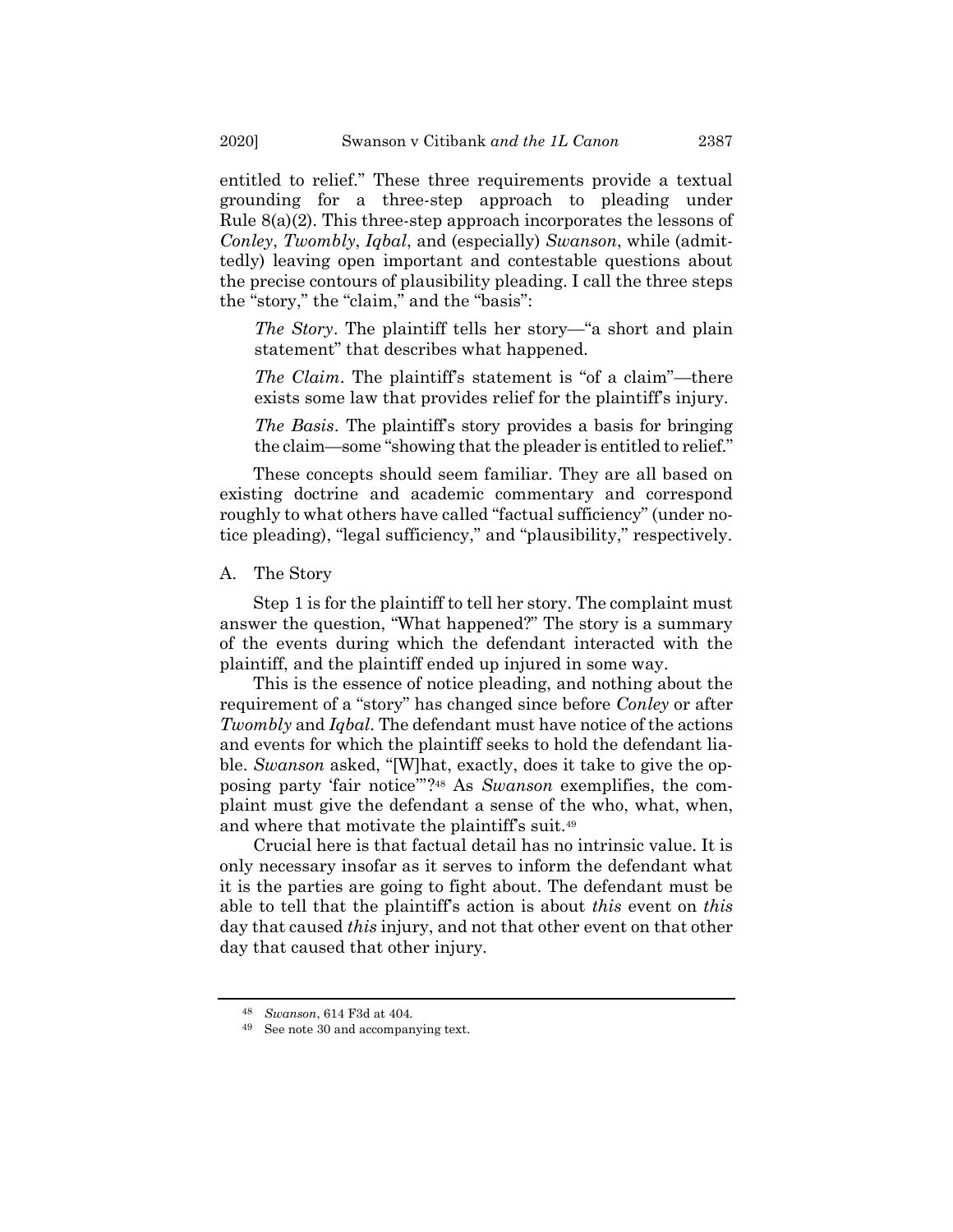Further, the "story" need not have any legal content. To tell the story, the plaintiff need not allege "violations" or "wrongs" or "breaches of duties" or whatnot. Indeed, for purposes of the "story," assertions of wrongdoing or legalese tend to diminish the quality of notice to the defendant. This is why I tell my students that a good pleading paints a clear picture of "what happened" even for a reader who knows literally nothing about the law. Compare the following hypothetical allegations:

*Example A*: Defendant Acme Corp violated the Sherman Act § 1 by entering into agreements with its competitors in restraint of trade. Plaintiff Doe seeks damages for his injuries from this concerted price fixing, which raised prices for all consumers.

*Example B*: In February 2020, executives in the widget industry, including the CEO of defendant Acme Corp, held a "Summit on Competition" to discuss product prices. On March 9, 2020, Defendant Acme Corp. and other widget makers raised their prices for widgets by \$5. Doe was overcharged for his purchases from Acme after March 9, 2020.

Example A doesn't answer the question "What happened?" except in what the Supreme Court might call a legally conclusory sense. It's not that listing a cause of action isn't helpful. (We'll get to Step 2 soon enough.) It is that the defendant cannot prepare a defense when it doesn't know when it allegedly restrained trade, for what product, and when or how the plaintiff has a connection to the defendant.

Example B, however, gives the defendant plenty to go on. The defendant may believe that the facts as alleged are incomplete, mistaken, misinterpreted, or even deliberately misleading. But there is no question that from these few short sentences the defendant can glean what happened, what it is being accused of, the injuries claimed, and how to begin preparing its defense.

Another example of a minimal, but adequate, story comes from the old Form 11, which provided a template for an action in negligence. A complaint using that form would look like this:

*Example C*: On March 9, 2020, at 60th Street and University Ave, the defendant negligently drove a motor vehicle into the plaintiff. As a result, the plaintiff was physically injured,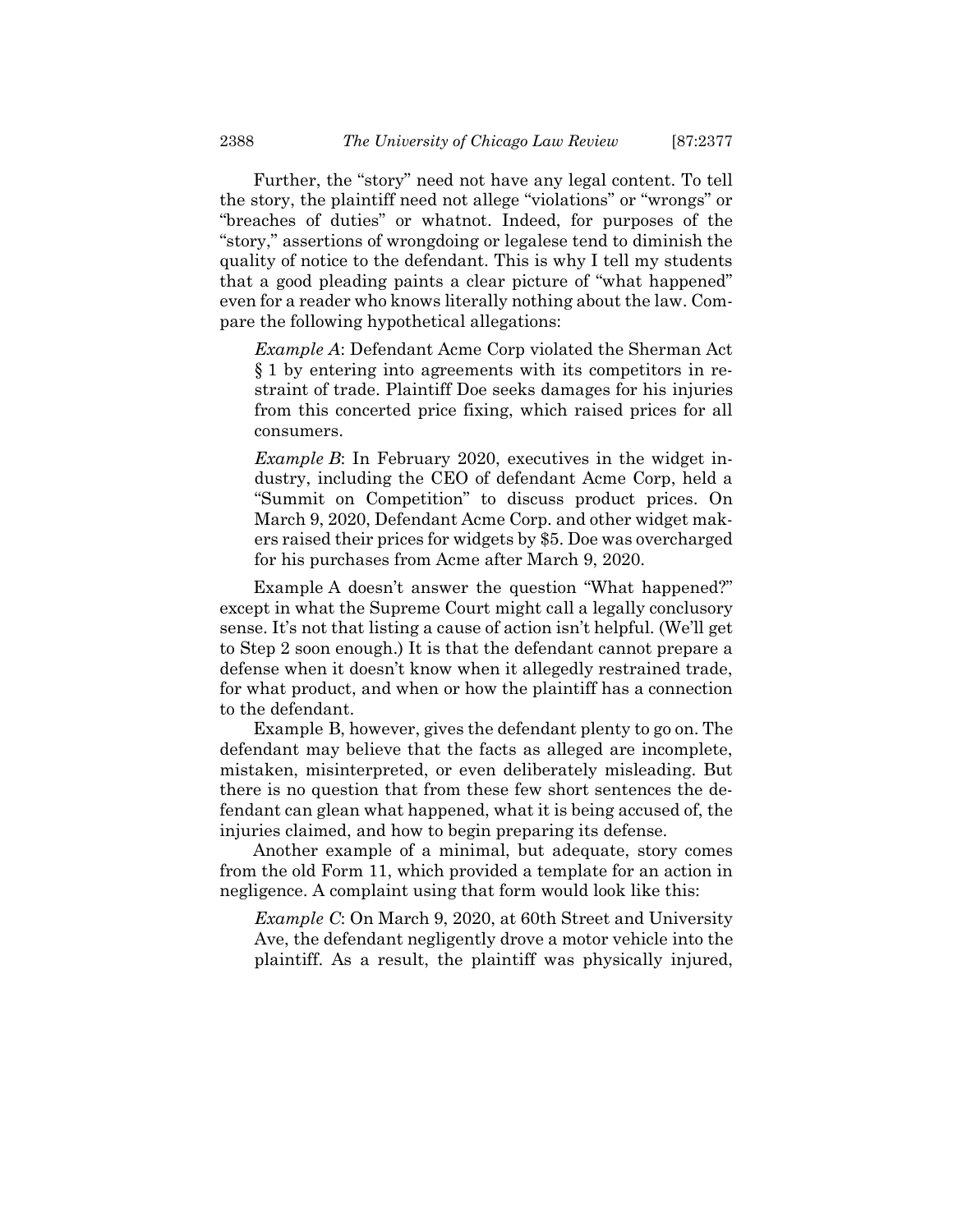suffered physical and mental pain, and incurred medical expenses of \$5,000.<sup>50</sup>

To the eyes of a modern lawyer, these allegations contain virtually no detail. But they contain the detail that matters. The defendant knows what she has been accused of. But wait: Is the reference to "negligen[ce]" an allegation of "fact" or a "legal conclusion"? It doesn't matter! The defendant knows what the fight is about: when, where, and how she allegedly injured the plaintiff.

## B. The Claim

Step 2 is to check whether the complaint describes an injury that amounts to a legal wrong. In other words, the plaintiff's injury must be one for which the law allows the plaintiff to obtain relief in a civil action.

In most cases, this requirement is easily met. Gloria Swanson's injury was being denied a home equity loan. Is that an injury for which the law gives redress? It is, if the denial was based on racial discrimination. Indeed, Swanson cited a specific federal statute—the FHA—that provides a right to bring an action.

Likewise in the examples above. In Example B, does charging a higher price to a customer create legal liability? It does if the higher price is the product of an agreement in restraint of trade. In Example C, does driving a motor vehicle into someone create legal liability? Yes, at least if a court finds you negligent. These examples cite no law, but they don't need to. *Swanson* posed the question, "[I]n what way is the pleader expected to signal the type of litigation that is being put before the court?"<sup>51</sup> and the answer today is the same as it was eighty years ago—the plaintiff need not cite any law in her complaint.<sup>52</sup>

While the complaint need not explicitly state the law implicated by the plaintiff's story, the plaintiff's story must not rule out the very type of relief that the plaintiff seeks. This is called "pleading yourself out of court" and has been a basis for dismissal of a complaint since long before *Twombly* and *Iqbal*. <sup>53</sup> The argument in Judge Posner's dissent in *Swanson* that Swanson pleaded

<sup>50</sup> For the original version, see FRCP Form 11 (abrogated Dec 1, 2015).

<sup>51</sup> *Swanson*, 614 F3d at 404.

<sup>52</sup> See *Johnson v City of Shelby*, 135 S Ct 346, 346–47 (2014).

<sup>53</sup> See, for example, *Bennett v Schmidt*, 153 F3d 516, 519 (7th Cir 1998) ("Litigants may plead themselves out of court by alleging facts that establish defendants' entitlement to prevail.").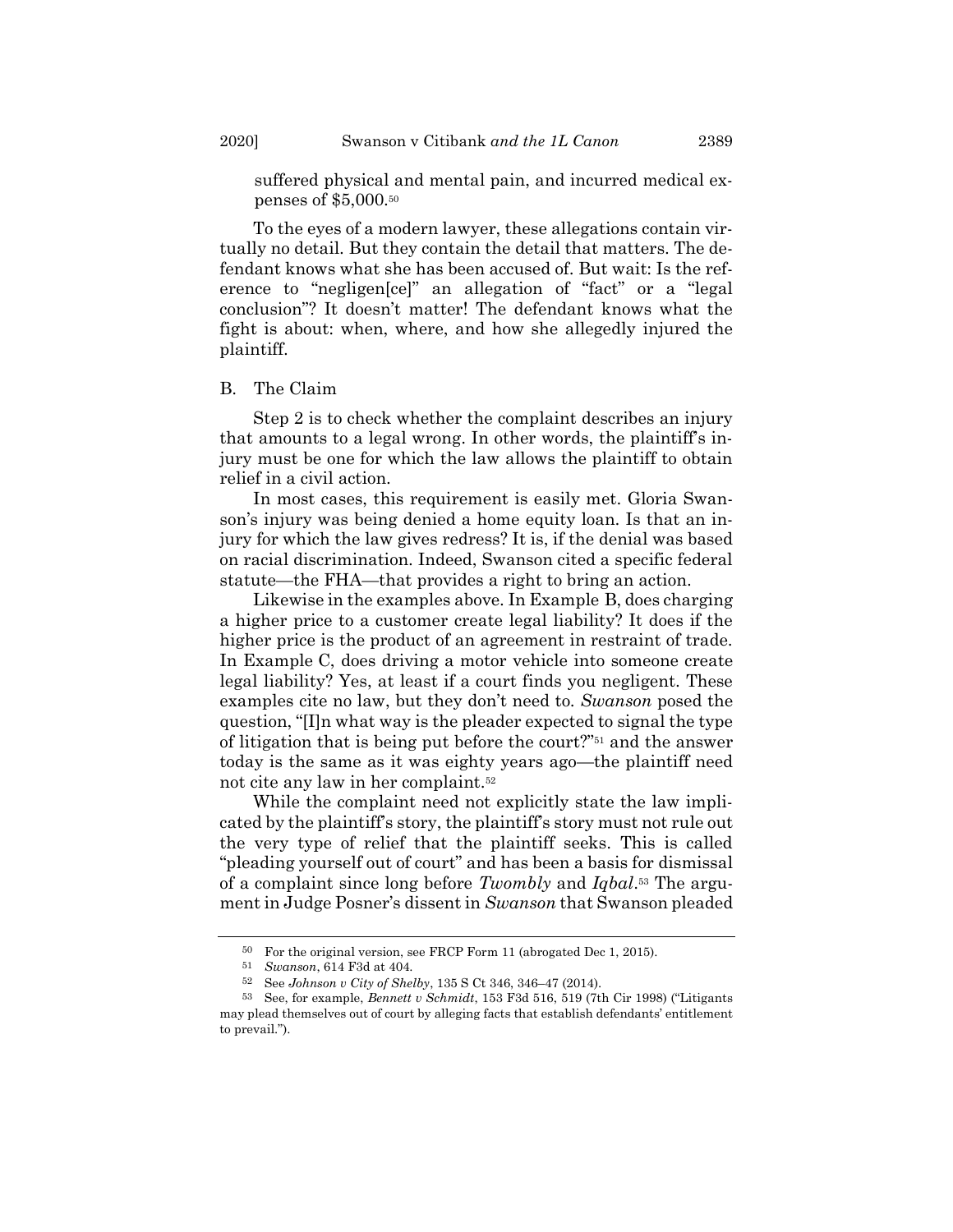herself out of court rested on a ground for dismissal that predated *Twombly* and *Iqbal*. 54

Steps 1 and 2 together constitute what many scholars would call "notice pleading"—the requirement under *Conley* that the complaint "give the defendant fair notice of what the plaintiff's claim is."<sup>55</sup> Giving fair notice of a "claim" requires notice of what happened and what legal right is at stake. As then-Professor Charles Clarke (the drafter of Rule 8) put it, a claim is "a group of operative facts giving rise to one or more rights of action."<sup>56</sup> The story provides the operative facts, and so long as those operative facts suggest the law providing for relief, the defendant has fair notice of the claim.

## C. The Basis

Step 3 is to examine the connection between the story and the claim. The plaintiff's story must provide some basis for the plaintiff's demand for relief from the defendant. A complaint that says, "I was injured, and you should pay," must contain a story that indicates *why* the defendant should pay. To be sure, the pleadings need not prove that the defendant should pay. That is what the rest of litigation is for. Rather, the story in the complaint must suggest a reason to hold the defendant liable, rather than blaming someone else (or no one at all) for the injury.

Litigation is stressful, time-consuming, and expensive. Presumably, a plaintiff (and her attorney, if she has one) won't undertake the time and expense of suing unless they have reasons for thinking that the defendant should be liable. These reasons need to be articulated in the complaint; a complaint that cannot even articulate why the plaintiff is suing this defendant for this legal wrong doesn't belong in court. After all, litigation is burdensome not only for the plaintiff but the defendant and the court as well.<sup>57</sup> It's not too much to ask the plaintiff to include whatever parts of her story might connect it to her claim. The difficult question is how strong that connection must be.

This question brings us to *Twombly* and *Iqbal*. So far, I have discussed Step 3 without invoking these cases. This is because

<sup>54</sup> For discussion of Judge Posner's dissent, see text accompanying notes [31](#page-6-1)–[33.](#page-7-0)

<sup>55</sup> *Conley*, 355 US at 47.

<sup>56</sup> Charles E. Clark, *Handbook Of The Law of Code Pleading* 477 (West 2d ed 1947), quoted in Simona Grossi, *The Claim*, 55 Houston L Rev 1, 7 (2017).

<sup>57</sup> I expand on this point in Hubbard, 83 U Chi L Rev at 701–04 (cited in note [19\)](#page-4-0) (discussing the costs of litigation for plaintiffs and defendants).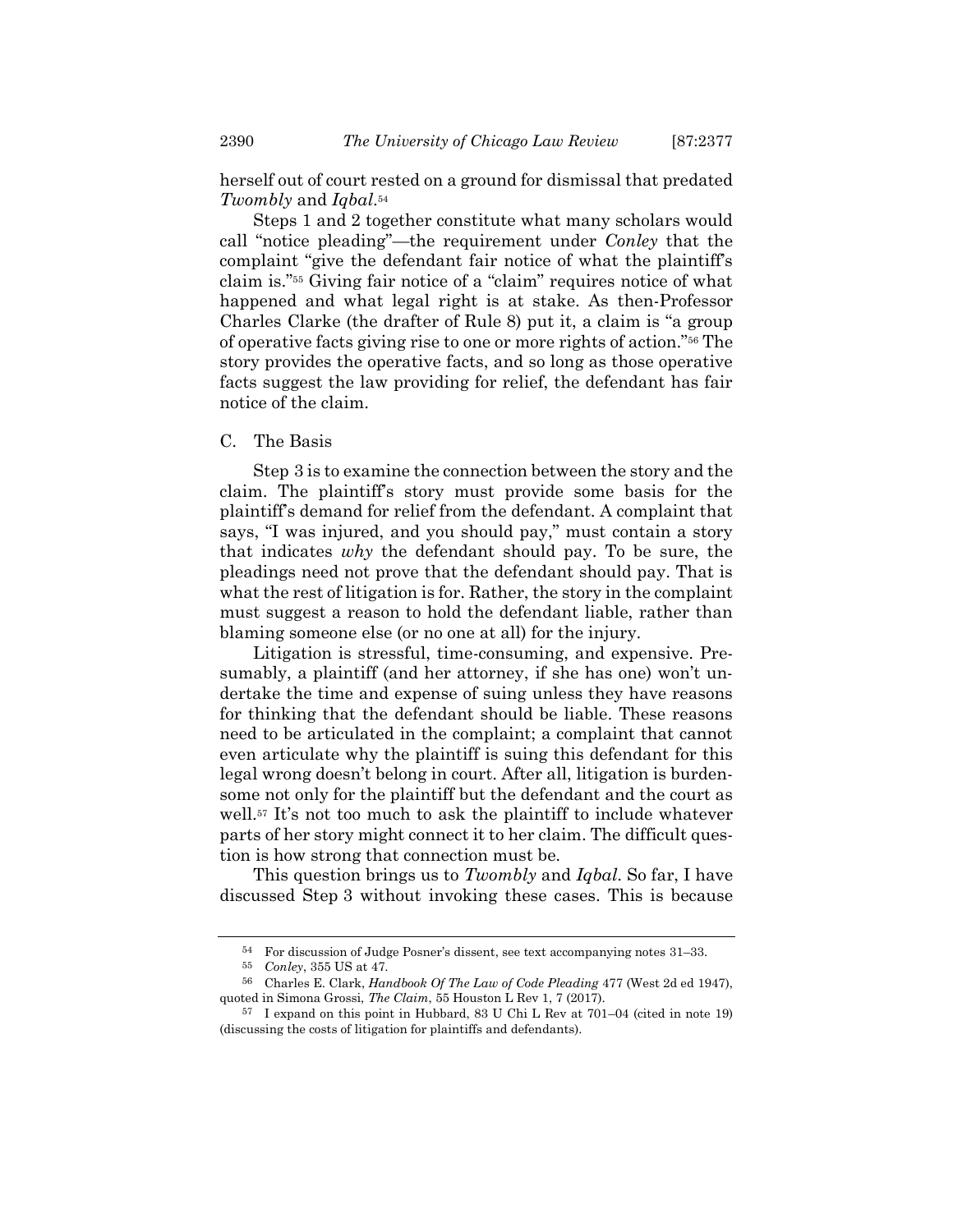Step 3 is not the product of *Twombly* or *Iqbal*, as I hope the discussion above makes clear. Long before *Twombly*, *Conley* reminded us that a complaint must give the defendant notice of not merely the claim but also "the grounds upon which it rests."<sup>58</sup> The fact that *Twombly* and *Iqbal* appear to have demanded a stronger basis for the claim doesn't change the fact that a basis has been required all along.

<span id="page-15-0"></span>What do *Twombly* and *Iqbal* tell us about how strong the plaintiff's basis for the claim must be? Unfortunately, most of what they say is confusing and ambiguous. For example, what does it mean for plaintiffs to "nudge[ ] their claims across the line from conceivable to plausible"?<sup>59</sup> And the Court's insistence that "well-pleaded factual allegations" but not "conclusory statements" must be taken as true has sown rather than dispelled confusion.<sup>60</sup> To illustrate, is the allegation of an "agreement" factual or conclusory?<sup>61</sup> Further, some language invites nonsensical interpretations. When the Court in *Iqbal* said that plaintiffs' allegations fail to "plausibly" state a claim "given more likely explanations,"<sup>62</sup> the most literal reading—that plaintiffs' account of defendant's liability must be no less likely than any competing explanation for the events alleged—is obviously wrong. This literal reading describes the "super-heightened" pleading standard that applies only to allegations of scienter in securities fraud suits subject to the Private Securities Litigation Reform Act of 1995 (PSLRA). <sup>63</sup> The Supreme Court itself said so in *Tellabs, Inc v Makor Issues & Rights, Ltd*, 64 a case decided exactly one month after *Twombly*.

<span id="page-15-1"></span>Once again, *Swanson* comes to the rescue. With respect to Step 3, Judge Wood reframes *Twombly* and *Iqbal* as a call for courts to reexamine the question, "[H]ow much detail realistically can be given, and should be given, about the nature and basis or

<sup>58</sup> *Conley*, 355 US at 47.

<sup>59</sup> *Twombly*, 550 US at 570.

<sup>60</sup> *Iqbal*, 556 US at 678–79.

<sup>61</sup> See, for example, *Twombly*, 550 US at 588–89 (Stevens dissenting) ("[T]he theory on which the Court permits dismissal is that, so far as the Federal Rules are concerned, no agreement has been alleged at all. This is a mind-boggling conclusion.").

<sup>62</sup> 556 US at 681.

<sup>63</sup> See 15 USC § 78u-4(b)(2)(A).

<sup>64</sup> 551 US 308 (2007). *Tellabs* is another pleading case in which Judge Wood had a hand. Although Judge Wood has had the last word on plausibility pleading (so far), she did not have the last word on pleading scienter under the PSLRA. The Supreme Court's opinion in *Tellabs* reversed her opinion for the Seventh Circuit. See generally *Makor Issues & Rights, Ltd v Tellabs, Inc*, 437 F3d 588 (7th Cir 2006), revd, 551 US 308 (2007).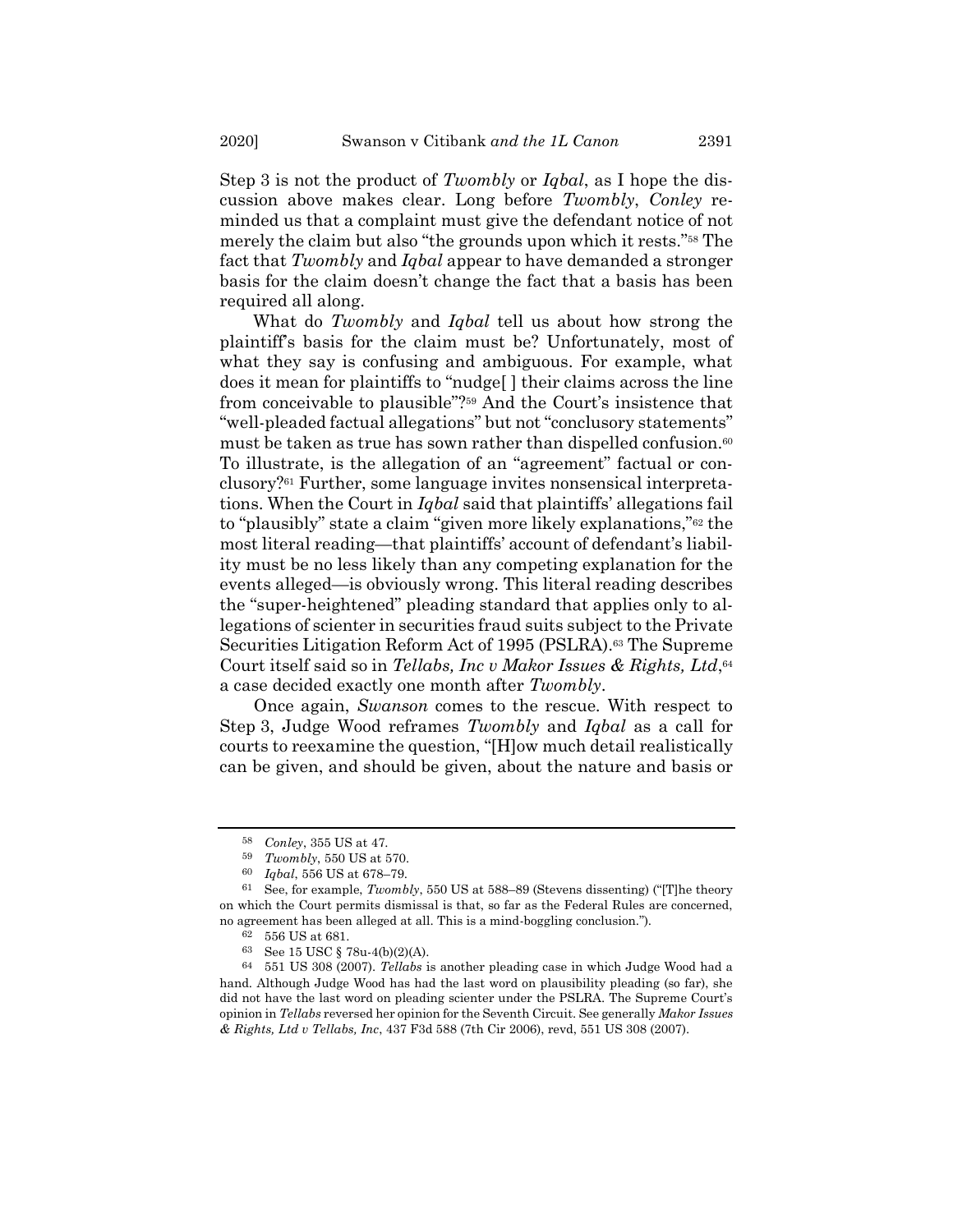grounds of the claim"?<sup>65</sup> In answering that question, Judge Wood's opinion gives a helpful gloss on *Iqbal*: "'[A]bstract recitations of the elements of a cause of action or conclusory legal statements' do nothing to distinguish the particular case that is before the court from every other hypothetically possible case in that field of law." <sup>66</sup> In other words, rather than attempting the (at best) fuzzy task of drawing a line between "conceivable" and "plausible" or between "factual" and "conclusory," *Twombly* and *Iqbal* demand that a complaint contain allegations that distinguish this plaintiff's case from every other possible case, taking into account the type of claims (the "field of law") at issue.

To put it another way, a court should ask whether the plaintiff has distinguished this action from a hypothetical case brought against a defendant the plaintiff had no reason to sue.<sup>67</sup> Presumably, the plaintiff's story contains something indicating what made the plaintiff suspect that the defendant committed a legally redressable wrong. Relative to the baseline of lawful and legally innocuous conduct, the defendant did something that deviated from this baseline, thereby creating a basis for the plaintiff and the court to suspect wrongdoing. As Professor Robert Bone has argued, "[W]hat the *Twombly* Court requires are allegations that differ in some significant way from what usually occurs in the baseline and differ in a way that supports a higher probability of wrongdoing than is ordinarily associated with baseline conduct."<sup>68</sup>

Compare Examples A and B above. One can say that Example A contains "bare recitals" and "conclusory statements," but the more helpful observation is that every complaint alleging a Section 1 claim, including a groundless one, will contain essentially the same allegations as Example A. Exactly as Judge Wood put it, this allegation does "nothing to distinguish the particular case that is before the court from every other hypothetically possible case in that field of law."<sup>69</sup> Example B, in contrast, gives a reason why this defendant has been singled out for a lawsuit alleging a violation of antitrust law. The allegations are far from

<sup>65</sup> *Swanson*, 614 F3d at 404.

<sup>66</sup> Id at 405 (citation omitted), quoting *Brooks v Ross*, 578 F3d 574, 581 (7th Cir 2009).

 $67$  Or at least no legitimate reason to sue. Obtaining a nuisance settlement for a baseless claim is a reason to sue, just not a good one.

<sup>68</sup> Robert G. Bone, Twombly*, Pleading Rules, and the Regulation of Court Access*, 94 Iowa L Rev 873, 885–86 (2009).

<sup>69</sup> *Swanson*, 614 F3d at 405.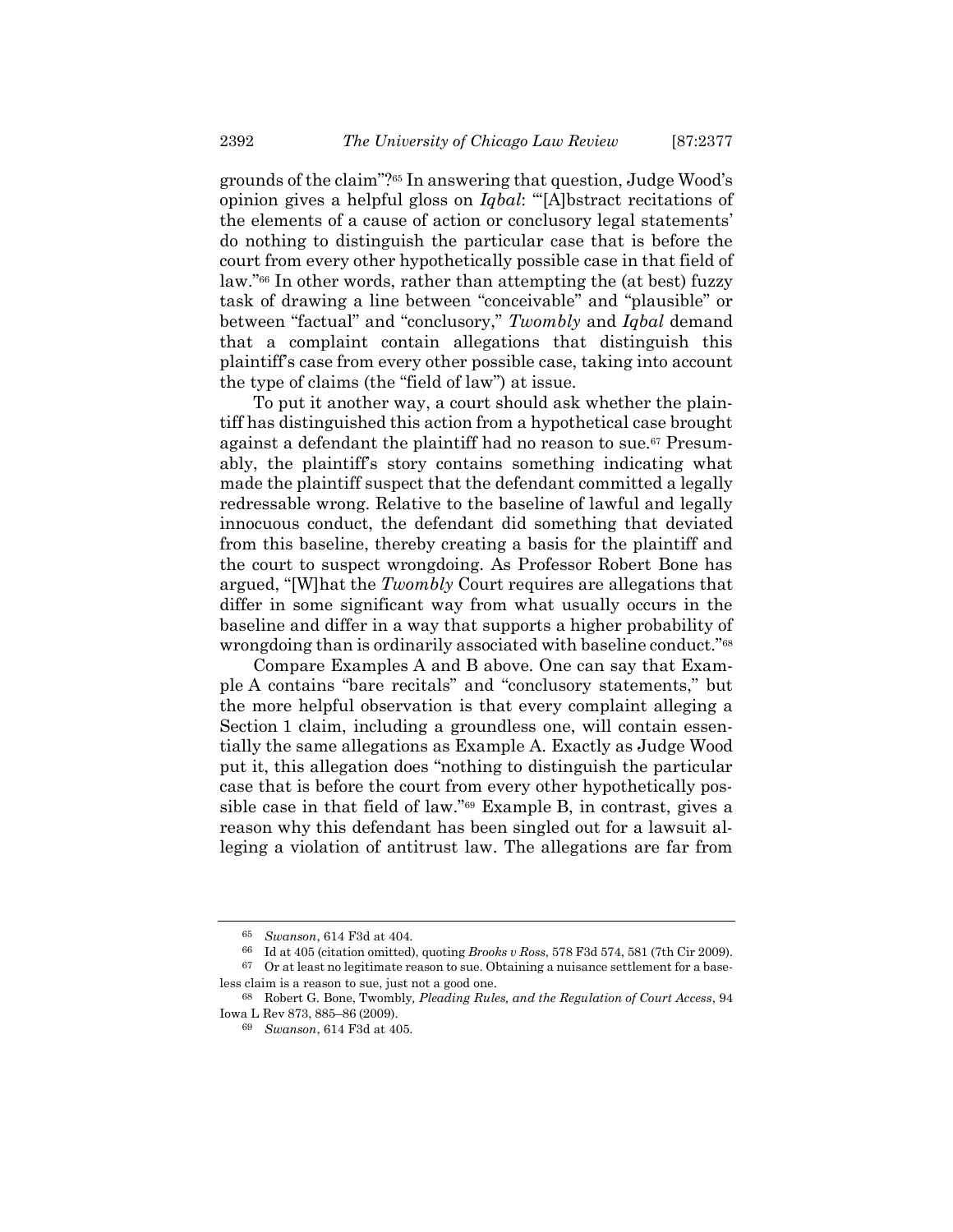proof of an antitrust cabal, but they raise suspicions with respect to *this* defendant in *this* action.<sup>70</sup>

This approach to determining the sufficiency of a complaint's basis or grounds for the claim avoids (at least some) metaphysical questions about the meaning of "plausibility." It also makes sense of *Twombly*'s dismissiveness of allegations that were "consistent with conspiracy, but just as much in line with a wide swath of rational and competitive business strategy."<sup>71</sup> Such allegations neither raise nor lower the level of suspicion.

Of course, the "pleading in three steps" framework doesn't settle the question of how far from the baseline a complaint must shift the level of suspicion. As I have described it, Step 3 requires only that the plaintiff's story be probative of the plaintiff's claim in other words, that one's belief that the defendant is liable for the claim is strengthened (even a little) if the story is true. Perhaps *Twombly* or *Iqbal* require something more than this mere quantum of probative value, at least in some circumstances. But the *Swanson* court, in the circumstances of the *Swanson* case, did not require more than this.

Nor does this framework eliminate the fact that there will be hard cases. And indeed, part of what makes *Swanson* so illuminating is that it is best understood as a hard case.

## IV. HARD CASES AND GOOD LAW

This brings me to my final point. *Swanson* is valuable because it is a hard case. To be sure, the judges who decided *Swanson* may not have thought it was a hard case. Judge Posner, in dissent, made clear that he thought Swanson's complaint easily failed the plausibility pleading standard. But Judge Posner was alone in dissent, and the court concluded that the complaint stated a claim despite its far-from-compelling allegations. Could Swanson's complaint have alleged much less and still survived? Maybe not. In this sense, *Swanson* was a hard case—it was a close call, a borderline case. It helps us probe for the boundaries of permissible pleading—to see how far the deliberate liberality of federal pleading can go, even after *Twombly* and *Iqbal*.

It is clear enough that the complaint in *Swanson* passes the first two steps above. As noted above, Swanson's complaint gave

<sup>70</sup> Example B is very loosely based on *In re Text Messaging Antitrust Litigation*, 630 F3d 622, 628–29 (7th Cir 2010), a case in which Judge Wood also participated.

<sup>71</sup> *Twombly*, 550 US at 554.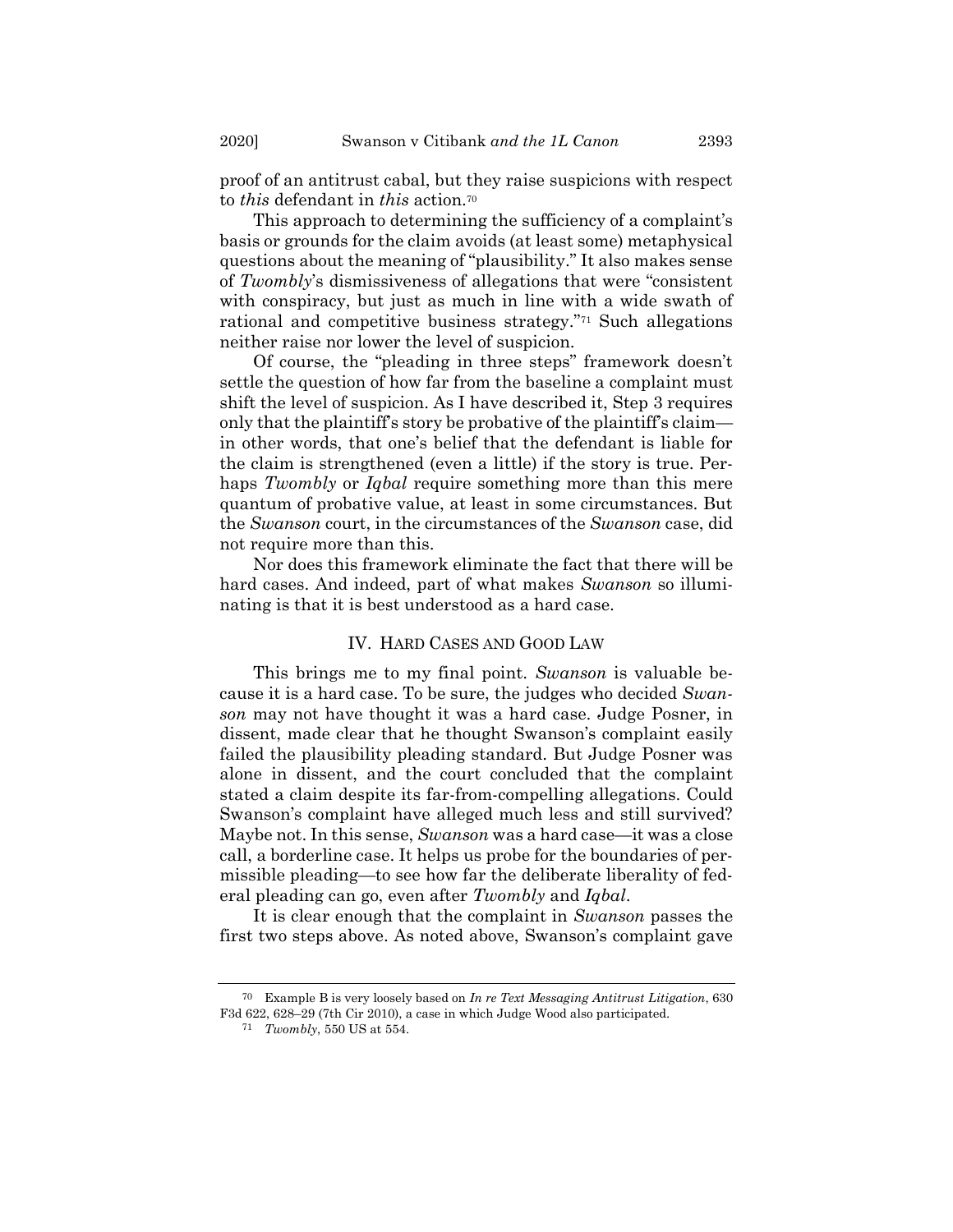the who, what, when, and where of her story. She claimed racial discrimination in home equity lending, which violates the FHA. But what about Step 3? Does her story provide sufficient basis or grounds for her claim?

We know the court said yes. Should it have? As Judge Posner pointed out in dissent, it sure looks like Citibank denied her application because, as Swanson's own allegations indicated, her house was worth less than the amount claimed in her application—not to mention that her application was denied in February 2009, when hardly anyone was getting a loan.<sup>72</sup> Indeed, a different lender had already denied her loan application.<sup>73</sup> Regardless of whether Swanson had pleaded herself out of court, her own story made her claim to relief implausible.

It's hard to deny the premises of this argument. I doubt any of the judges on the panel expected Swanson to ultimately win the case, or even survive summary judgment. The case was a long shot, and the most likely consequences of reversing the dismissal were more time and money spent by all, and further heartache for Swanson.

But we already know that Rule 8 does not require the plaintiff's claim to be the most likely explanation for the facts alleged. An unlikely claim is an adequate claim, so long as the story provides a reason to treat this claim differently from the thousands of nonactionable loan application denials that occur every day. The plaintiff doesn't have to prove her claim, but she does have to connect the dots from her story to her claim. As Judge Wood put it in *Swanson*, "the plaintiff must give enough details about the subjectmatter of the case to present a story that holds together."<sup>74</sup> This does not mean a "story that holds together" in the minimal, linguistic sense of being a coherent as opposed to an incoherent story. (Even *Conley*, which required a pleading to give notice of the claim "and the grounds upon which it rests,"<sup>75</sup> demanded more than linguistic coherence.) It means a "story that holds together" *as a basis for the plaintiff's claim*.

This is a low bar, but one that Swanson cleared. She had, after all, been preapproved by Citibank; the appraisal she later obtained was far higher than the appraisal Citibank commissioned; and the loan officer who handled her application seemed eager to

<sup>72</sup> *Swanson*, 614 F3d at 409 (Posner dissenting).

<sup>73</sup> Id at 402 (majority).

<sup>74</sup> Id at 404.

<sup>75</sup> *Conley*, 355 US at 47.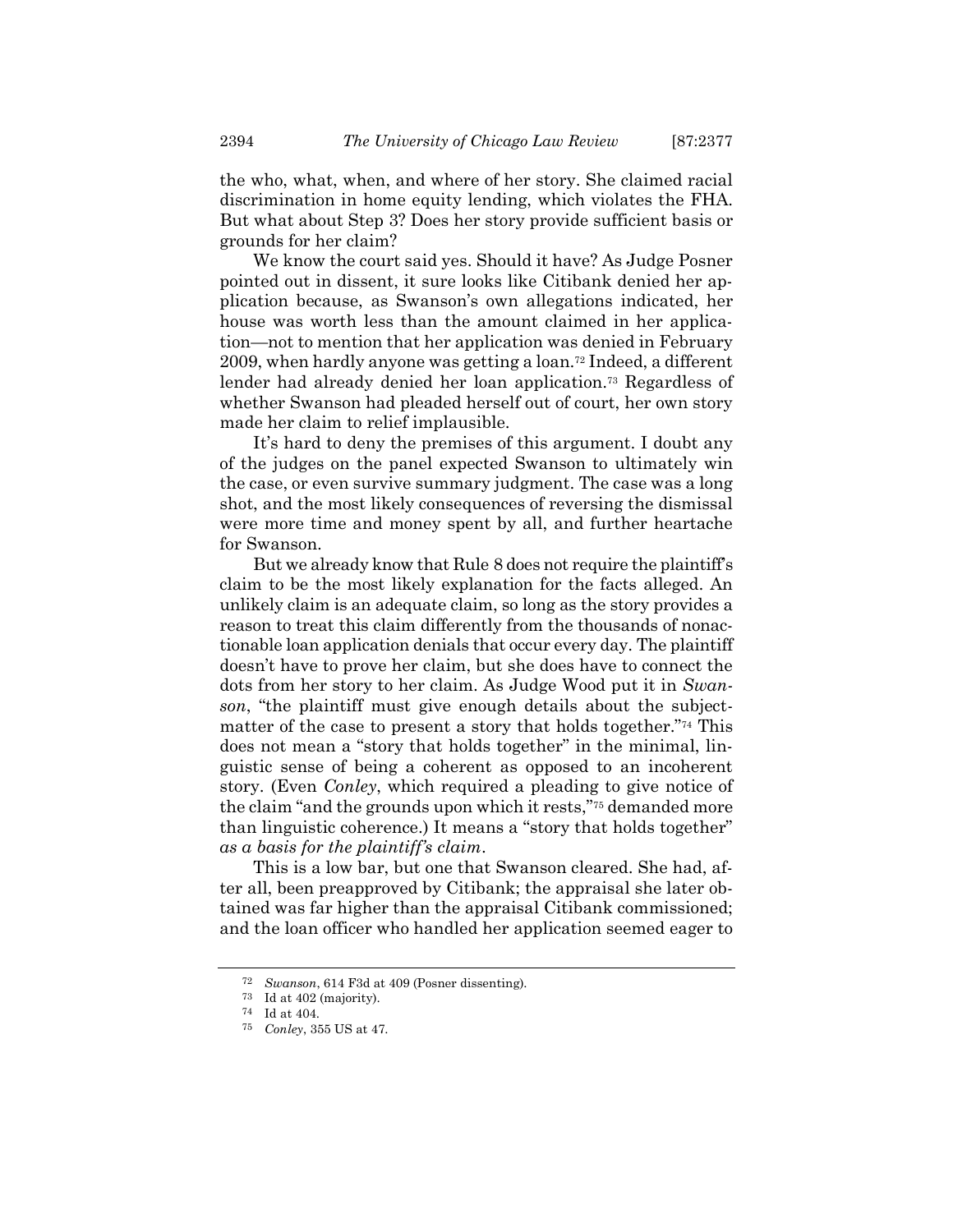display his bona fides with respect to her race. Perhaps, Swanson may have thought, the gentleman doth protest too much?

This was a slender basis for claiming race discrimination, but it was something, and for two of the three judges on the panel, it was enough. To me, it's a genuinely close case. And the students to whom I teach *Swanson* tend to think so, too. A lot of students agree with the decision, and a lot side with the dissent. Either way, though, they're not entirely comfortable with the outcome in the case.

\* \* \*

In this way, *Swanson* brings us full circle to another classic case on notice pleading, *Dioguardi v Durning*. <sup>76</sup> In *Dioguardi*, the plaintiff John Dioguardi filed a complaint, "obviously home drawn," making "a series of grievances against the Collector of Customs at the Port of New York growing out of his endeavors to import merchandise from Italy 'of great value,' consisting of bottles of 'tonics.'" <sup>77</sup> He alleged that "when defendant sold the merchandise at 'public custom,' 'he sold my merchandise to another bidder with my price of  $$110$ , and not of his price of  $$120$ , and ... '[that] two cases, of 19 bottles each case, disappeared.'" <sup>78</sup> After the district court dismissed, Dioguardi appealed pro se. The Second Circuit, in an opinion by Judge Charles Clark, reversed, concluding that, "however inartistically they may be stated," plaintiff's allegations met the Rule 8 standard.<sup>79</sup>

*Dioguardi* has long stood for the liberality of pleading standards under the Rules. Its force comes precisely from the fact that it was a hard case, in the sense that it involved a weak and obscure claim. It is not merely that the complaint was barely intelligible. It is that little indicated a legal wrong; it is hard to tell whether the price at which the merchandise was sold, or the disappearance of the bottles, violated the legal duties of the collector of customs. Nonetheless, the collector of customs had legal duties, and the disappearance of merchandise is unusual rather than usual. That was enough.

*Dioguardi* was a hard case in another sense. Judge Clark surely had no illusions about Dioguardi's likelihood of ultimate

<sup>76</sup> 139 F2d 774 (2d Cir 1944).

<sup>77</sup> Id at 774.

<sup>78</sup> Id.

<sup>79</sup> Id at 775.